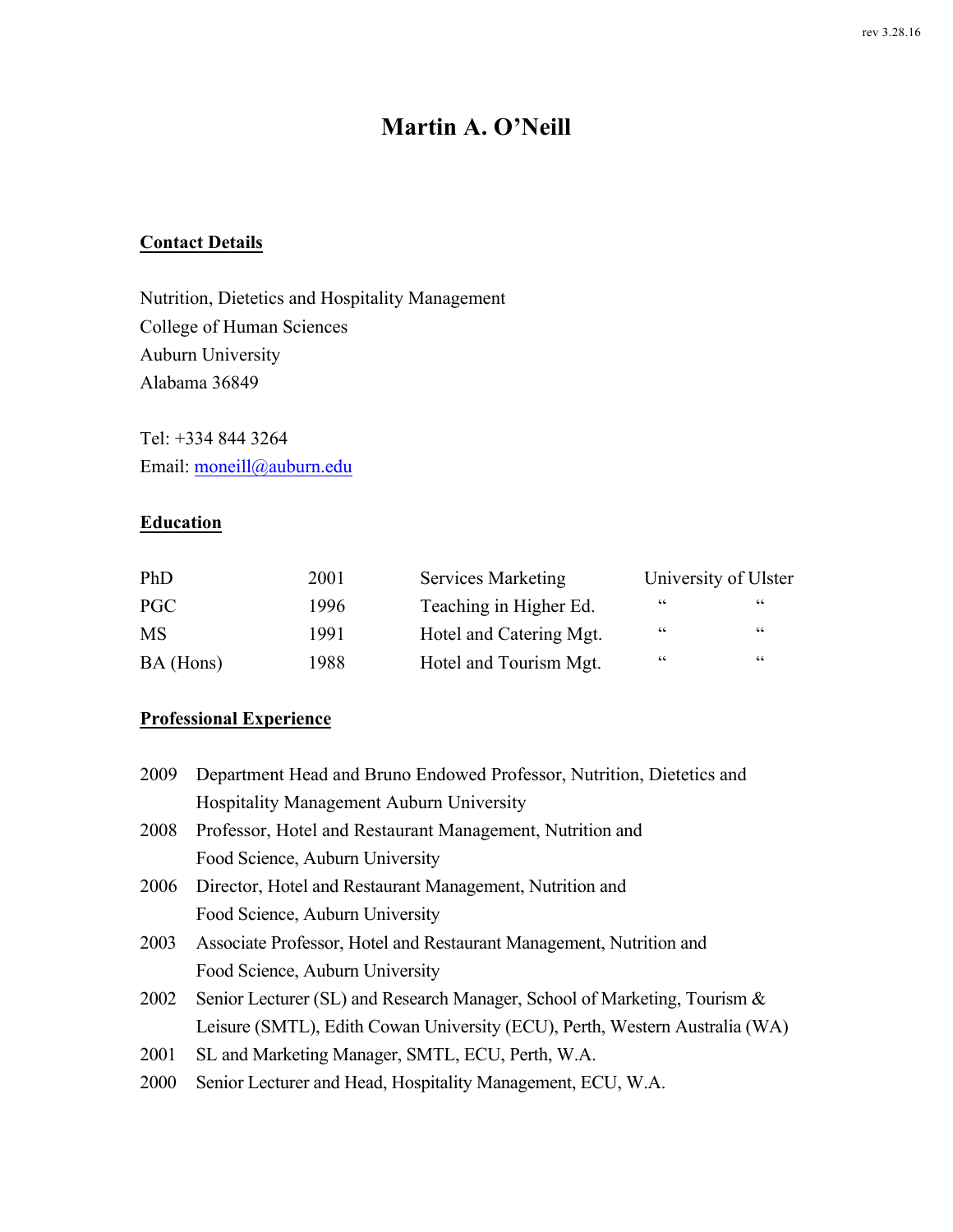- Lecturer B, SMTL, ECU, Perth, WA
- Lecturer B, University of Ulster, Northern Ireland
- Lecturer A, University of Ulster, Northern Ireland
- P/T Research Officer, Department of Hotel & Catering Management, University of Ulster, Jordanstown, Belfast.
- Food & Beverage Supervisor, Quality Plaza Hotel, Belfast, Northern Ireland
- Restaurant Manager, Europa Hotel, Belfast, Northern Ireland
- Assistant Restaurant Manager/Duty Manager, Hilton National Hotel, Newbury.
- Chef/Duty Chef, Gardner Merchant, Ashdown House, Gatwick Airport.

#### **Other Qualifications**

- Wine and Spirit Education Trust Certificate
- Basic Food Hygiene Certificate
- Training Skills I + II Craft Training Award Caterbase Craft Trainer Award

#### **Teaching Awards and Honors**

- Immediate Past President International CHRIE
- SACSOC Evaluator
- Honorary Doctorate in Food Service, North American Food Manufacturers Association
- President, International CHRIE
- Vice President, International CHRIE
- President, South east, Central and South American CHRIE
- Bruno Endowed Professor, Department of Nutrition, Dietetics and Hospitality Management
- AU Camp War Eagle Faculty Honoree
- AU Student Government Association (SGA) "Outstanding Faculty Member" for the College of Human Sciences, Auburn University
- Adjunct Professorm School of Marketing and Tourism, Edith Cowan University
- Nominated as SGA "Outstanding Faculty Member" by the Dept. of Nutrition and Food Science, Auburn University
- Nominated for a Teaching Excellence Award by graduating students at Edith Cowan University, Perth, Western Australia.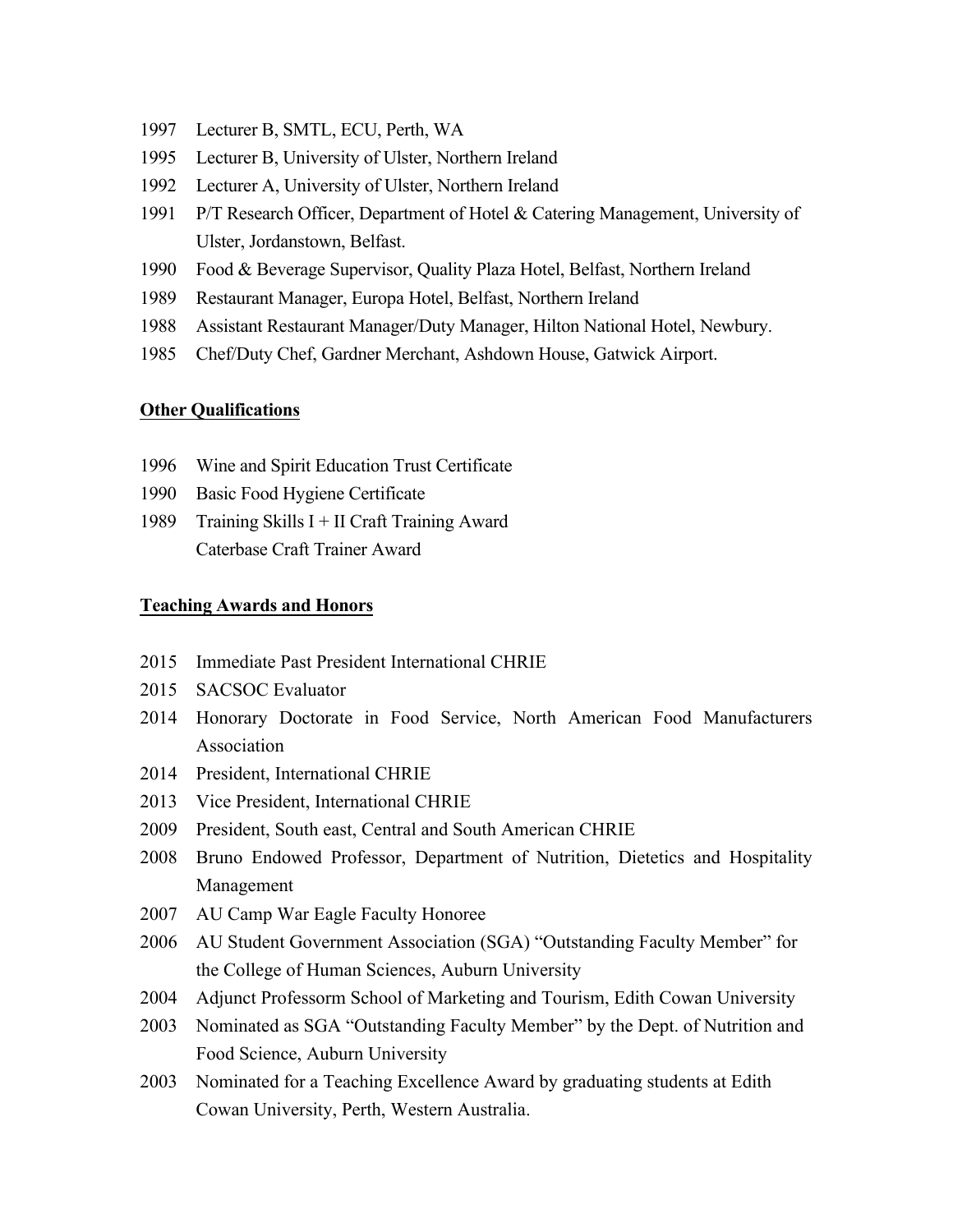- 2002 Inaugural Dean's Award for Outstanding Academic Achievement in the area of College Promotion and Marketing (Edith Cowan University)
- 2002 Nominated for an Outstanding Teaching Award by graduating students
- 2001 Nominated for an Outstanding Teaching Award by graduating student Nominated for an Outstanding Teaching Award by graduating students

### **Courses Developed and Taught**

| <b>Auburn University</b> |                               |           | <b>Edith Cowan University</b>  |           | <b>University of Ulster</b> |
|--------------------------|-------------------------------|-----------|--------------------------------|-----------|-----------------------------|
| NUFS3040 Food Systems    |                               |           | Hospitality                    |           | Hospitality                 |
|                          | Operations                    | $\bullet$ | HOS2110 Food and Beverage      | $\bullet$ | <b>Hotel Operations</b>     |
| $\bullet$                | NUFS4500 Hotel                |           | Operations (practicum)         |           | (F&B Lab)                   |
|                          | Management                    | $\bullet$ | HOS2112 Hospitality Service    | $\bullet$ | Management of               |
| ٠                        | NUFS4380 Study Travel in      | $\bullet$ | HOS2211 Hotel Information      |           | <b>Catering Operations</b>  |
|                          | NUFS - International Field    |           | Systems                        |           | (GR)                        |
|                          | Study                         | $\bullet$ | HOS2220 Rooms Division         | $\bullet$ | Bridging Course -           |
| ٠                        | NUFS4600 Beverage             |           | Management                     |           | Case Study Analysis         |
|                          | Appreciation                  | ٠         | HOS3111 Contemporary Issues in | $\bullet$ | <b>Total Quality</b>        |
| ٠                        | NUFS5530 Continuous           |           | Hospitality                    |           | Management (GR)             |
|                          | Quality Improvement/Science   | $\bullet$ | HOS5101 Current Topics in      | $\bullet$ | Management                  |
|                          | of Quality                    |           | Hospitality (GR)               |           | Decision Making             |
| ٠                        | NUFS5570 Global               |           |                                |           |                             |
|                          | <b>Hospitality Management</b> |           | <b>Tourism</b>                 |           | <b>Tourism</b>              |
| ٠                        | NUFS7986 Dis-Ed Non-          | $\bullet$ | TSM2101 Introduction to        | $\bullet$ | Introduction to             |
|                          | thesis Research               |           | <b>Tourism Studies</b>         |           | Leisure and Tourism         |
| ٠                        | NUFS7990 Research and         | $\bullet$ | TSM2240 Travel Agency          | $\bullet$ | Tourism Industry            |
|                          | Thesis                        |           | Management                     |           | <b>Studies</b>              |
|                          |                               | $\bullet$ | TSM3111 Contemporary Issues    | $\bullet$ | Sustainable Tourism         |
|                          |                               |           | in Tourism                     |           | <b>Studies</b>              |
|                          |                               |           |                                |           |                             |
|                          |                               | Other     |                                |           |                             |
|                          |                               | ٠         | MKT3195 Services Marketing     |           |                             |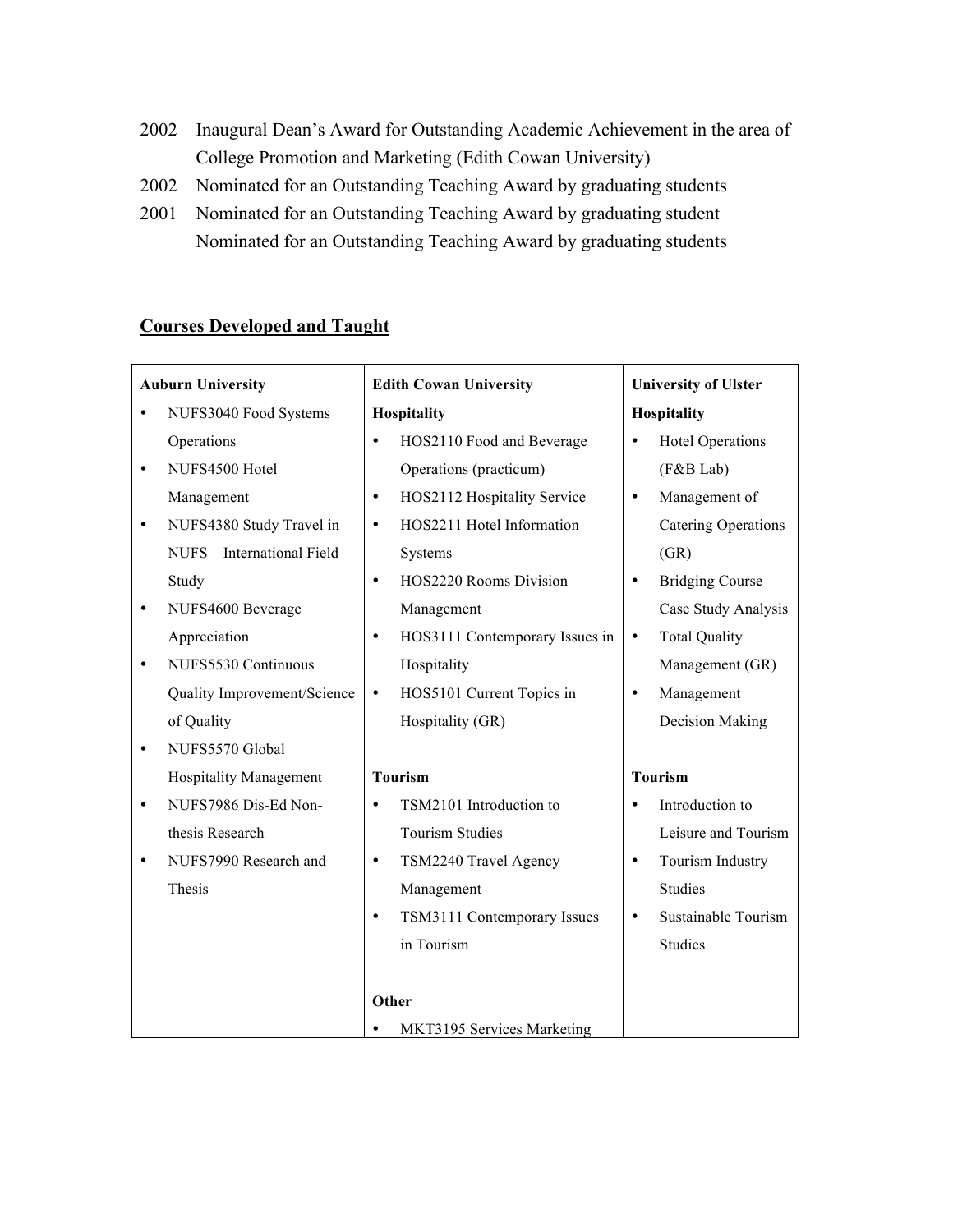### **Recent Teaching Evaluations**

Auburn University standard student evaluation forms are used to assess teaching effectiveness of all College of Human Sciences faculties. The overall mean responses for Fall 2003, Spring and Fall 2004 and Spring and Fall 2005 are summarized in the table below.

|                 |                          | * Personal              | <b>NUFS</b> | <b>CHS</b> |
|-----------------|--------------------------|-------------------------|-------------|------------|
| Course          | <b>Semester</b>          | <b>Performance Mean</b> | Mean        | Mean       |
| **HRMT4600      | Spring 2013              | 5.46                    | 5.46        | 5.35       |
| **HRMT4600      | Fall 2012                | 5.68                    | 5.46        | 5.31       |
| **HRMT4600      | Spring 2012              | 5.35                    | 5.46        | 5.33       |
| **HRMT4600      | Fall 2011                | 5.65                    | 5.45        | 5.31       |
| <b>HRMT4600</b> | Fall 2010                | 5.37                    | 4.47        | 4.31       |
| <b>NUFS5530</b> | Spring 09                | 4.87                    | 4.45        | 4.35       |
| <b>NUFS5530</b> | <b>Fall 08</b>           | 4.78                    | 4.46        | 4.31       |
| <b>NUFS4600</b> | Spring 08                | 4.82                    | 4.45        | 4.31       |
| <b>NUFS5380</b> |                          | 4.94                    | 4.45        | 4.31       |
| <b>NUFS6380</b> |                          | 4.65                    | 4.45        | 4.31       |
| <b>NUFS4600</b> | Fall 07                  | 4.55                    | 4.45        | 4.31       |
| <b>NUFS4380</b> | Spring 07                | 4.46                    | 4.46        | 4.31       |
| <b>NUFS4600</b> |                          | 4.93                    | 4.46        | 4.31       |
| <b>NUFS5530</b> |                          | 4.56                    | 4.46        | 4.31       |
| <b>NUFS4380</b> | Spring 06                | 4.82                    | 4.46        | 4.31       |
| <b>NUFS4600</b> |                          | 4.97                    | 4.46        | 4.31       |
| <b>NUFS5530</b> |                          | 4.51                    | 4.46        | 4.31       |
| <b>NUFS5530</b> | <b>Fall 05</b>           | 4.65                    | 4.46        | 4.31       |
| <b>NUFS5570</b> | $\epsilon$<br>$\epsilon$ | 4.95                    | 4.46        | 4.31       |
| <b>NUFS5530</b> | Spring 05                | 4.85                    | 4.46        | 4.31       |
| <b>NUFS5530</b> | Fall 04                  | 5.00                    | 4.46        | 4.31       |
| <b>NUFS5570</b> | $cc = cc$                | 4.90                    | 4.46        | 4.31       |
| <b>NUFS5530</b> | Spring 04                | 4.58                    | 4.46        | 4.31       |
| <b>NUFS7530</b> | $\epsilon$<br>$\epsilon$ | 5.00                    | 4.46        | 4.31       |
| <b>NUFS4500</b> | $\epsilon$<br>$\epsilon$ | 4.62                    | 4.46        | 4.31       |
| <b>NUFS4380</b> | $\epsilon$<br>$\epsilon$ | 5.00                    | 4.46        | 4.31       |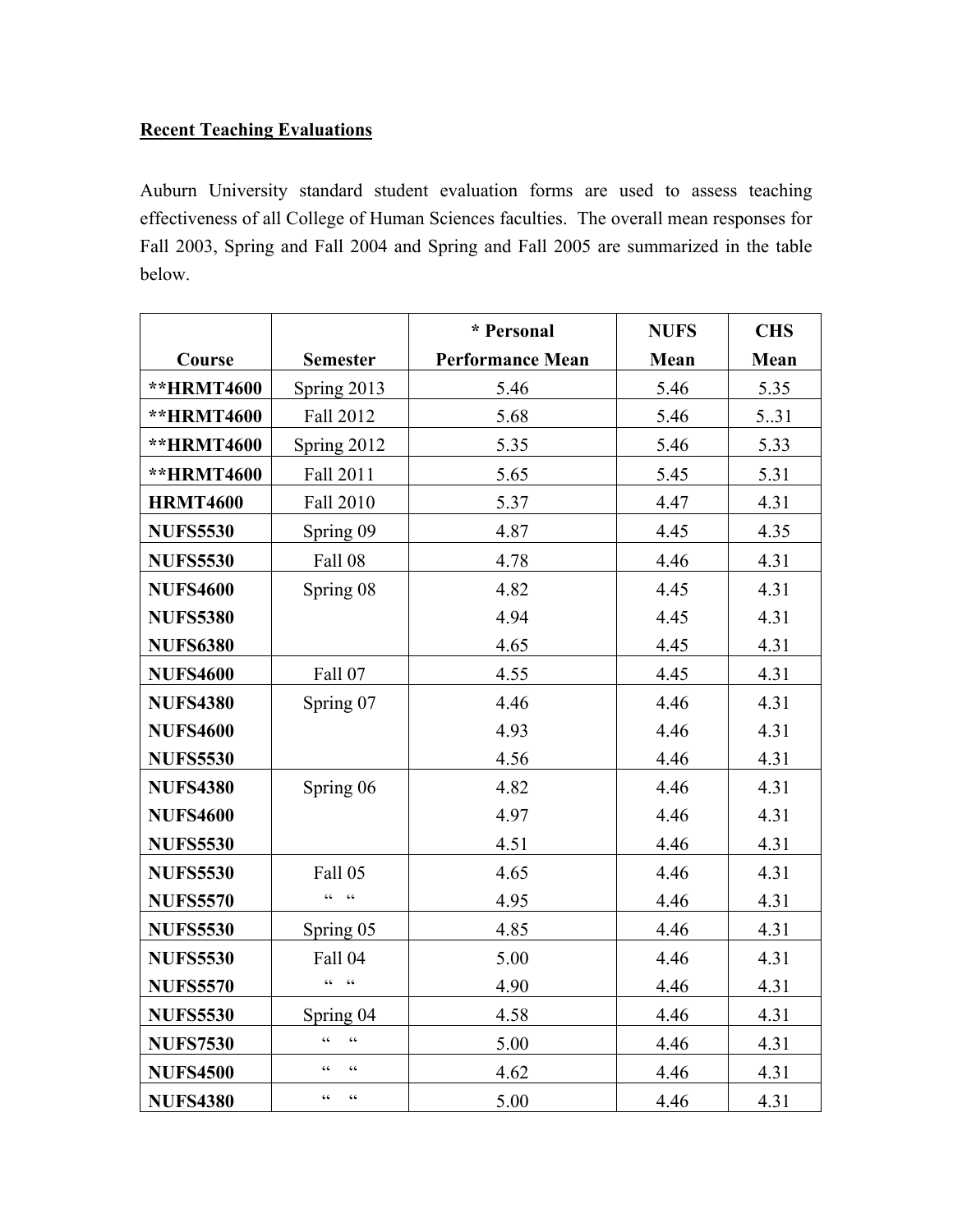| <b>NUFS5530</b> | Fall 03         | "<br>t.VJ       | 4.60 | 4.40<br>4 |
|-----------------|-----------------|-----------------|------|-----------|
| <b>NUFS5570</b> | $\epsilon$<br>" | u<br>4<br>t. JJ | 4.60 | 4.40<br>4 |

- \* A = 5 strongly agree, B = 4 agree, C = 3 neither agree or disagree,
	- $D = 2$  disagree,  $E = 1$  strongly disagree for all variables
- \*\* Moved to a six point scale in 2013

### **Research Interests**

Primary research thrust relates to the concept of Continuous Quality Improvement (CQI) and its application within the broad services field encompassing both public and private sector organizations in the tourism, hospitality and restaurant management fields. My research niche is in the area of disconfirmation modeling as a tool for garnering customer feedback and continual system improvement. Recent grant funding has been received from the United States Department of the Army, The Department of State Parks in Alabama and the Alabama Bureau of Tourism and Travel. Additional recent research and training partners include the Federal Credit Union Movement, North East Alabama Regional Medical Hospital, the Lodge and Conference Center at Grand National, Auburn Alabama, the West Australian Tourism Commission and the Margaret River Wine Industry Association, Margaret River, Western Australia.

### **Research Awards/Honours**

- 2005 Highly Commended Award from the Emerald Literati Club 2005 Awards for Excellence
- 2003 Member of the Editorial Review Board of the Journal of Managing Service **Ouality**
- 2001 Winner of the Travel and Tourism Research Association (TTRA) Charles R. Goeldner Article of Excellence Award, for best published article in the Journal of Travel Research in 2001.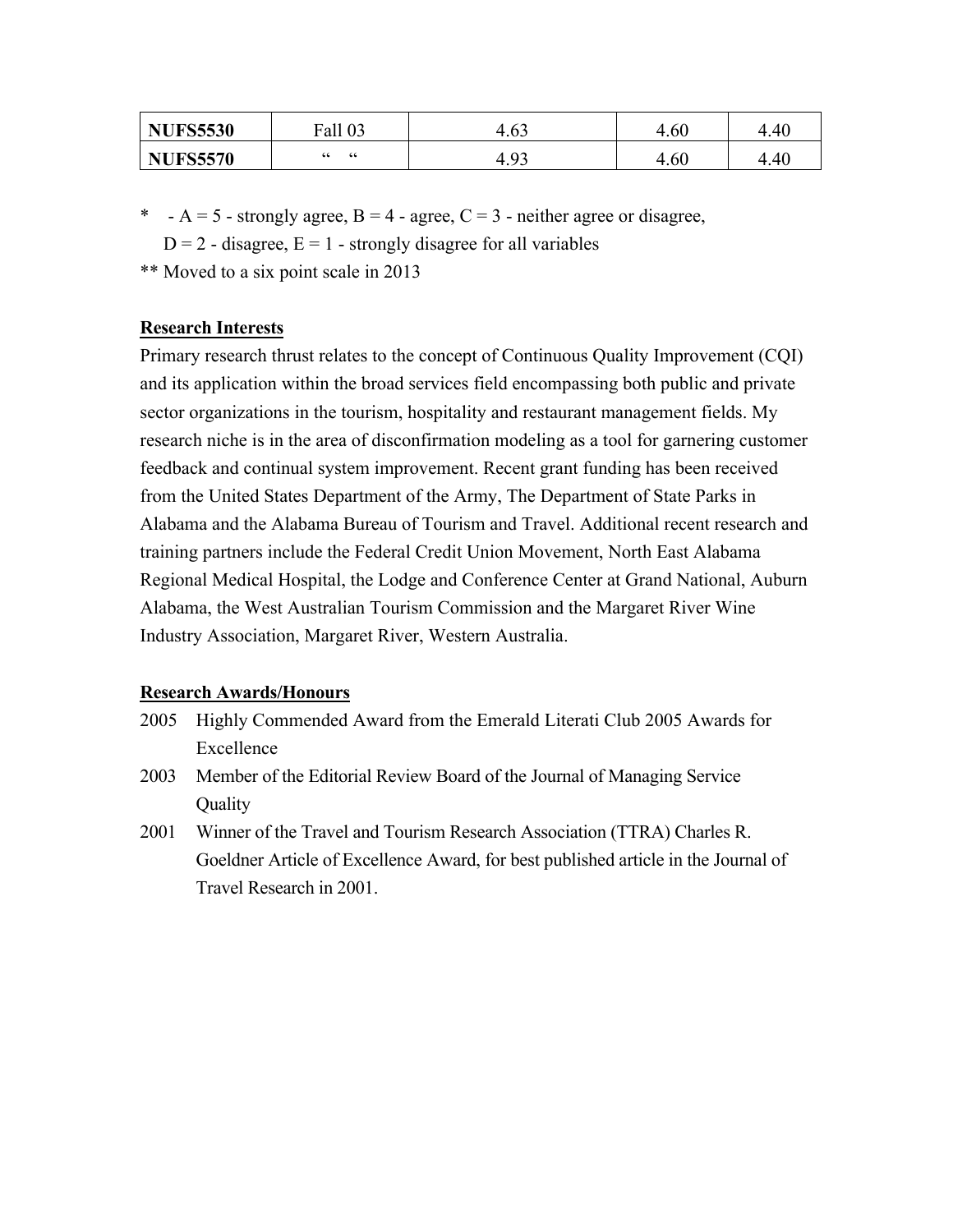## **Research Committee's**

## **a. Graduate Students Completed**

\* denotes students not enrolled at Auburn University

## **i. Major Professor (Ph.D)**

| Name           | Thesis Title                                                                                                              | Year |
|----------------|---------------------------------------------------------------------------------------------------------------------------|------|
| Lynsey Wilson  | Examination of Event Volunteers' Motivation<br>and Satisfaction Levels Utilizing the Kano<br>Method                       | 2014 |
| Jeremy Whaley  | An exploratory Study of Tipping Motivations                                                                               | 2013 |
| Meghan Johnson | Environmentalism and Planned Behavior in a<br>mixed use resort environment                                                | 2012 |
| Douglas Murray | Home Brewing as a Serious Leisure Endeavor -<br>A mixed methods approach                                                  | 2011 |
|                | Martin MacCarthy An ethnographic study of Australian Shooting<br>Clubs                                                    | 2009 |
| Missy VanHyfte | Nature Based Tourism in Alabama - Factors<br>Driving satisfaction and intent to return                                    | 2009 |
| Kristen Kozub  | The moderating role of loyalty in service<br>$Recovery - an examination of the ultra-luxury$<br>Hotel Sector.             | 2008 |
| David Martin   | Cognitive scaling, emotions team identity<br>and future behavioral intentions: an examination<br>of sporting event venues | 2007 |

## **ii. Major Professor (Master's - thesis)**

| Name          | Thesis Title                                        | Year |
|---------------|-----------------------------------------------------|------|
| Jeremy Whaley | Quality Assurance and Alabama State                 | 2011 |
|               | Parks                                               | 2009 |
|               | Douglas Murray Home Brewing and Serious Leisure: an |      |
|               | <b>Empirical Investigation</b>                      | 2009 |
| Meghan Hunter | An investigation of the use of the IPA              |      |
|               | Evaluation technique – Anniston Army                |      |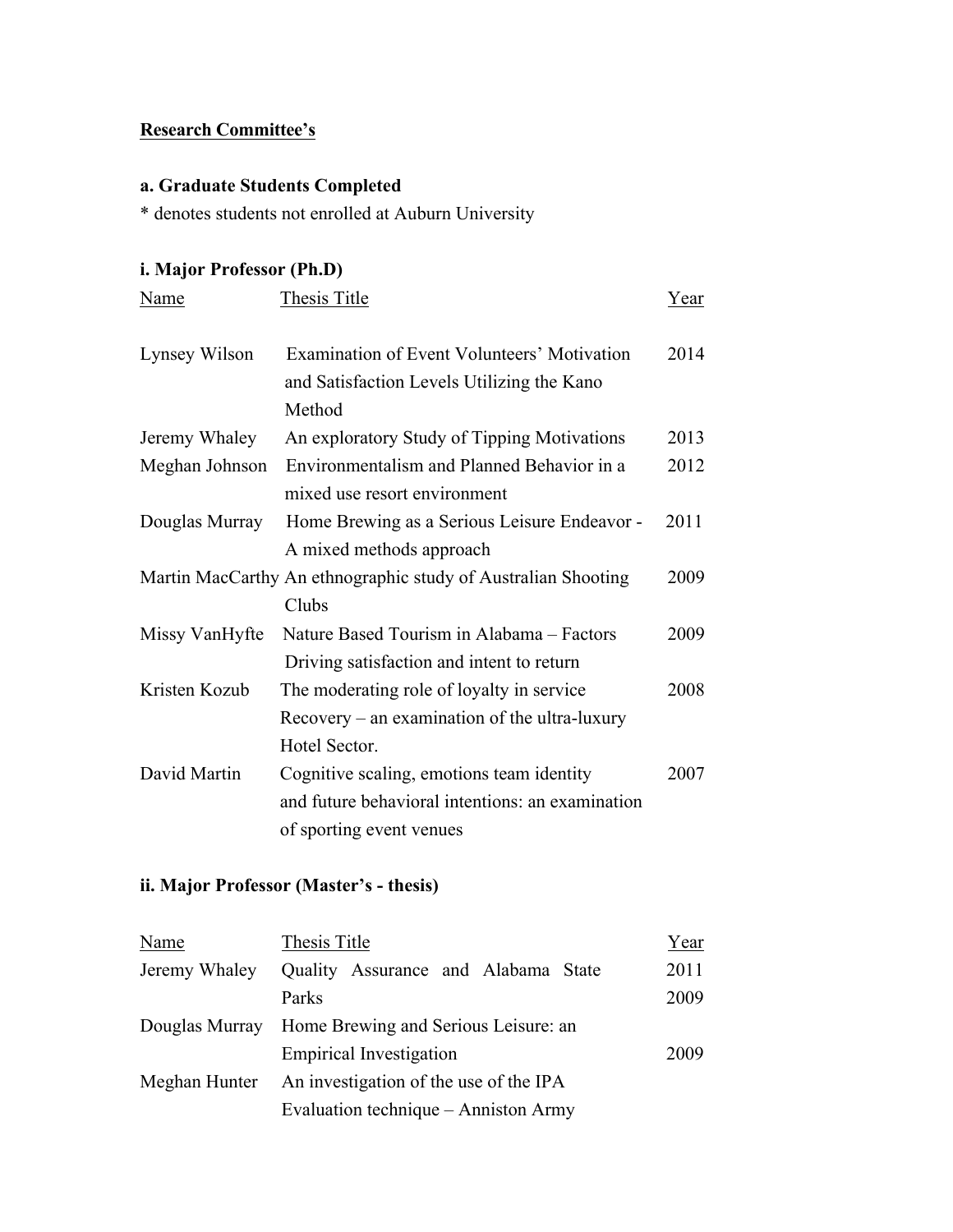|              | Depots Morale Welfare and Recreation            |      |
|--------------|-------------------------------------------------|------|
|              | <b>Service Provision</b>                        | 2005 |
| David Martin | Exploring the effect of emotion on time-        |      |
|              | elapsed consumer perceptions of service –       |      |
|              | a re-examination of the satisfaction            |      |
|              | construct                                       |      |
| * Danielle   | $Cross$ -cultural training initiatives – a case | 2004 |
| Lacey        | of two Olympic cities                           |      |
| * Aungkan    | How green is your hotel? An examination         |      |
| Thongkao     | of environmentally friendly practices of        | 2002 |
|              | the Phuket Hotel Industry                       |      |

# **iii Major Professor (Master's – non-thesis)**

| Erol Sozen     | Entrepreneurial Motivation for entry into the   | 2014 |
|----------------|-------------------------------------------------|------|
|                | Craft beer sector                               |      |
| Anne M. Lowery | Language as a communication tool between        | 2008 |
|                | Employees and subordinates                      |      |
| Vanessa Ocasio | Spa treatment preferences / motivation of       | 2008 |
|                | Gay and Lesbian travelers                       |      |
| Jeremy Whaley  | The role of guest satisfaction in explaining    | 2008 |
|                | Future behavioral intention – an examination    |      |
|                | of Alabama State Parks accommodation services   |      |
| Lindsay Waits  | Travel safety awareness – examining the         | 2008 |
|                | Issues with study abroad programs               |      |
| Erin Aylor     | Child Nutrition Training in the United States – | 2005 |
|                | an exploratory study                            |      |

# **iv. Committee Member Completed**

| Name           | Degree (Department)                   | Year |
|----------------|---------------------------------------|------|
| Jason Gogue    | PhD (Hotel and Restaurant Management) | 2014 |
| Seul-Gi Park   | PhD (Hotel and Restaurant Management) | 2013 |
| Khalid Eyoun   | MS. (Hotel and Restaurant Management) | 2013 |
| Alana Dillette | MS. (Hotel and Restaurant Management) | 2012 |
| Kyle Townsend  | MS. (Hotel and Restaurant Management) | 2011 |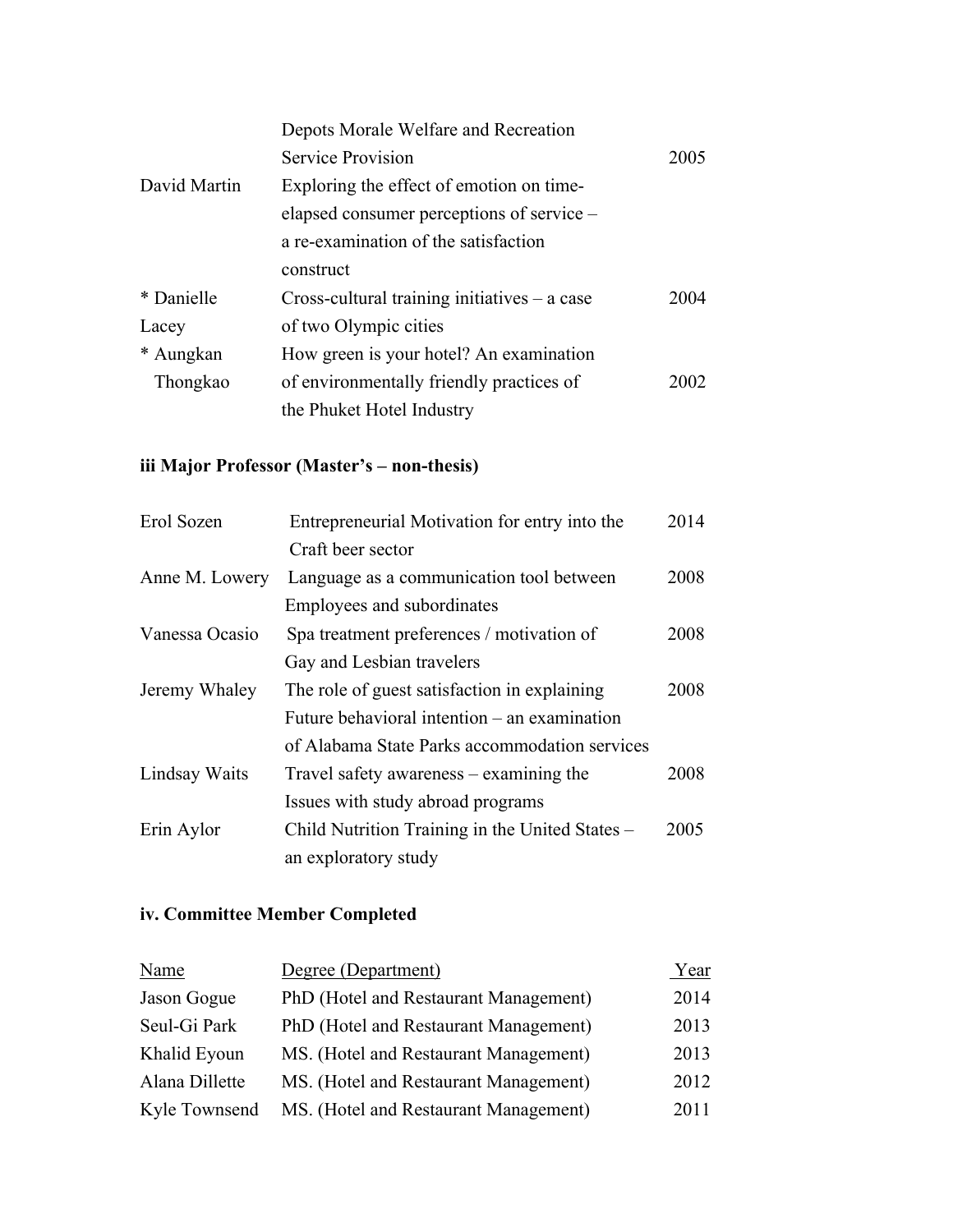| <b>Ben Nemec</b>      | MS. (Hotel and Restaurant Management)  | 2008 |
|-----------------------|----------------------------------------|------|
| Douglas Murray        | MS. (Hotel and Restaurant Management)  | 2008 |
| Alleah                | Ph.D (Hotel and Restaurant Management) | 2008 |
| Crawford              |                                        |      |
| Jason                 | Ph.D (Hotel and Restaurant Management) | 2006 |
| Koenigsfeld           |                                        | 2006 |
| Jona Cary             | Ph.D (Hotel and Restaurant Management) |      |
| Alleah                | M.S. (Hotel and Restaurant Management) | 2005 |
| Crawford              |                                        | 2005 |
| Kyle Draper           | M.S. (Hotel and Restaurant Management) | 2004 |
| Jason                 | M.S. (Hotel and Restaurant Management) | 2004 |
| Koenigsfeld           |                                        |      |
| Brandi Bailey         | M.S. (Hotel and Restaurant Management) | 2003 |
| <b>Barbara Gaines</b> | M.S. (Hotel and Restaurant Management) | 2003 |

# **b. Graduate Students Presently Serving**

# **i. Major Professor**

| <b>Name</b> | Degree Expected (Department)          | Progress to Date |
|-------------|---------------------------------------|------------------|
| Erol Sozen  | PhD (Hotel and Restaurant Management) | <b>Thesis</b>    |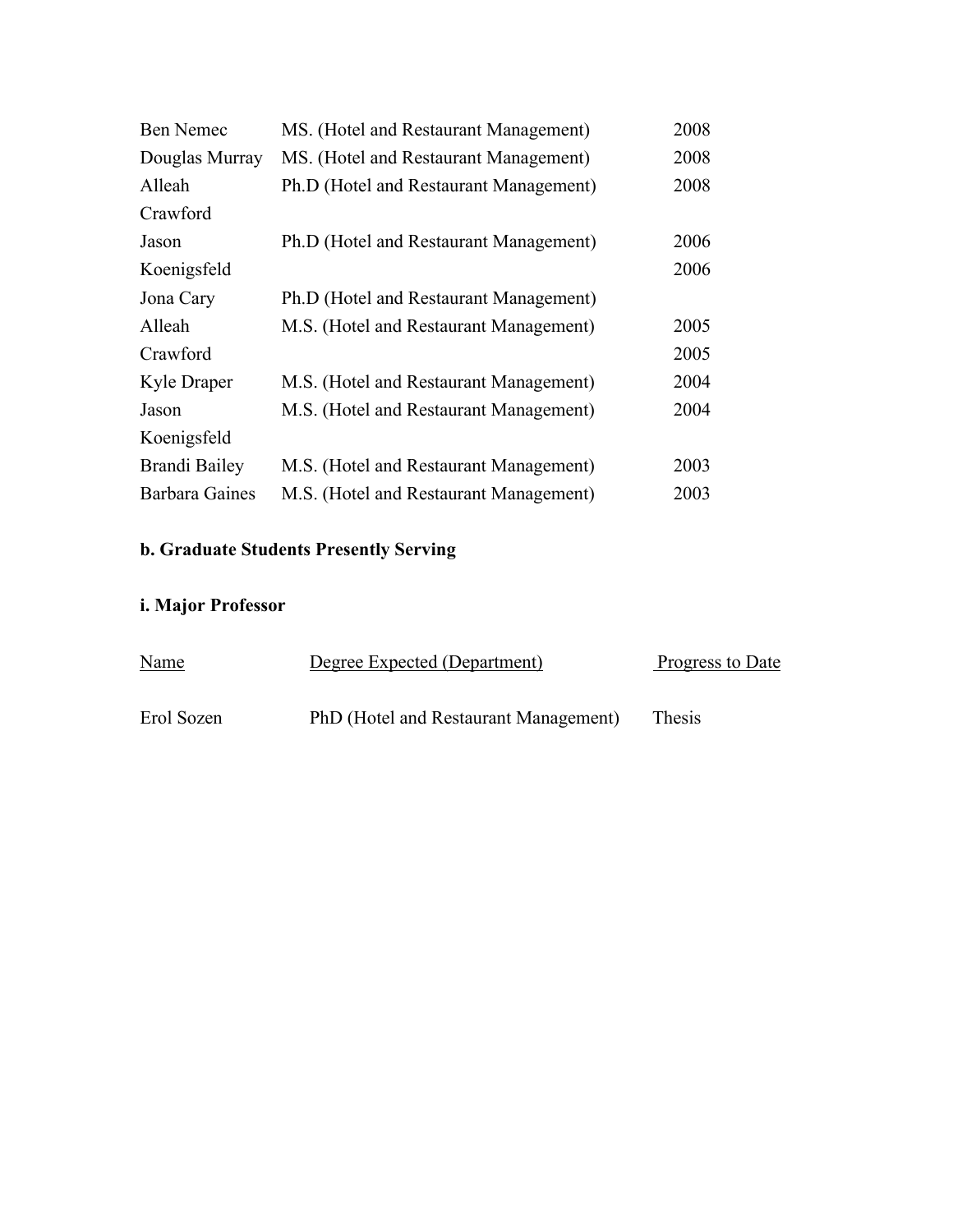### **Recent Peer-reviewed Publications**

#### *Refereed Journal Articles*

- 1. Murray, D. and O'Neill, M.A. (2015). Home brewing and Serious Leisure: Exploring the motivation to engage and the resultant satisfaction derived through participation. *World Leisure Journal, Vol.* 57 (4).
- 2. Kozub, K.R., O'Neill, M.A. and Palmer, A. (2014). Emotional antecedents and outcomes of service recovery: An exploratory study in the luxury hotel industry. *The Journal of Services Marketing*, Vol. 28 (3), 233 – 243
- 3. Whaley, J., Douglas, A., and O'Neill, M.A. (2014). What's in a tip? The creation and refinement of a restaurant-tipping motivations scale: A consumer perspective. *International Journal of Hospitality Management*, 37: 121-130
- 4. Park, SG., Kim, K and O'Neill, M.A. (2014). Complaint behavior intentions and expectation of service recovery in individualistic and collectivistic cultures. *International Journal of Culture, Tourism and Hospitality Research* Vol. 8 (3)
- 5. Alonso, A., O'Neill, M.A., Liu, Y and O'Shea, M. (2013). Factors Driving Consumer Restaurant Choice: An Exploratory Study from the Southeastern United States. *Journal of Hospitality Marketing and Management. Vol.*22 (5): 547-567.
- 6. Alonso, A. and O'Neill, M.A. (2012). What is your favorite Southern dish? A study of Southern US consumers. *Journal of Foodservice Business Research Manuscript, Vol.* 15 (3), 247-264
- 7. Murray, D.W. and O'Neill, M.A. (2012). Craft beer: penetrating a niche market. *British Food Journal*, *Vol.* 114 (7), 899 - 909
- 8. Alonso, A., and O'Neill, M.A. (2012). Imagery and Consumption of Wine: A Southern United States Case Study. *Journal of Food Products Marketing Vol.*18 (4): 306-324
- 9. Alonso, A. and O'Neill., M.A. (2012). Muscadine Grapes, Food Heritage and Consumer Images: Implications for the Development of a Tourism Product in Southern USA. *Journal of Tourism Planning and Development, Vol.* 9. (3): 213-229
- 10. Alonso, A. and O'Neill, M.A. (2011). Consumer imagery and Southern US foods: a preliminary study. JOHAR: Journal of Hospitality Application and Research, *Vol.* 6 (2), 17-35.
- 11. Alonso, A. and O'Neill, M.A. (2011). Investing in the social fabric of rural and urban communities: a comparative study of two Alabama farmers' markets. Community Development, *Vol.* 42. (3), 392-409.
- 12. Alonso, A. and O'Neill, M.A (2011). Interest in Maximization and Value-added Produce: a preliminary Study from Chilton County, Alabama. *British Food Journal, Vol*. 113 (5), 637-655.
- 13. Alonso, A. and O'Neill, M.A (2011). Climate Change from the Perspective of Spanish Wine Growers: a Three Region Perspective. *British Food Journal, Vol*. 113 (2), 205-221.
- 14. Alonso, A. and O'Neill, M.A (2011). Can Universities Assist Small Hospitality Enterprises? The Operators' Views. *Journal of Foodservice Business Research, Vol.* 14 (1), 53-62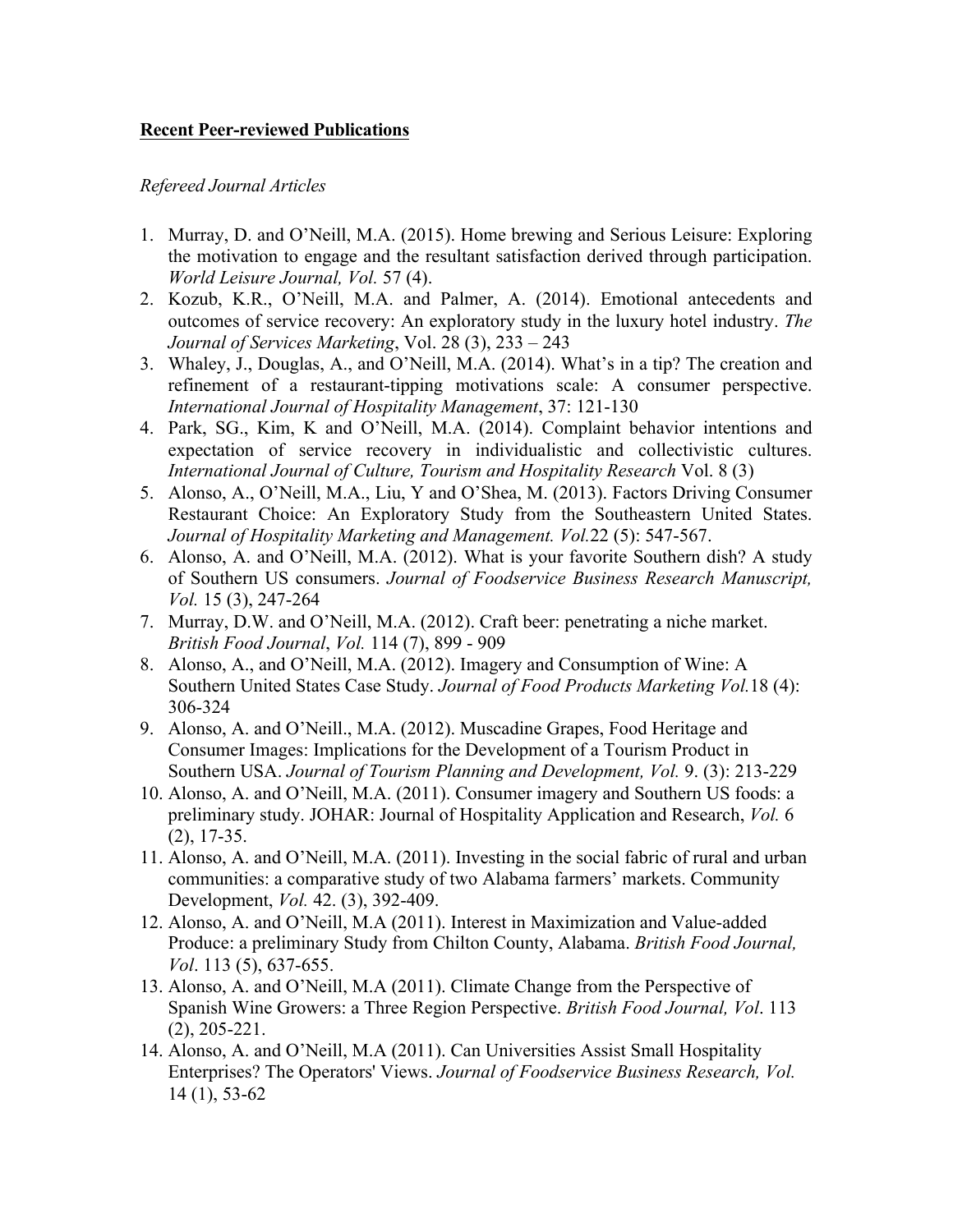- 15. Alonso, A. and O'Neill, M.A (2011). What defines the "ideal" hospitality employee? A college town case*. International Journal of Hospitality and Tourism Administration, Vol*. 12, 73-93
- 16. Ayoun, B., Johnson, M., VanHyfte, M. and O'Neill, M. (2010). Comparison Study of U.S. and Non-U.S. Education Internationalization Practices of Hospitality and Tourism Programs, Journal of Teaching in Travel & Tourism, *Vol.* 10 (4): 335-361.
- 17. Alonso, A.D. and O'Neill, M.A. (2010) "Small hospitality enterprises and local produce: a case study", British Food Journal, *Vol.* 112 (11): 1175 – 1189
- 18. O'Neill, M.A., Riscinto-Kozub, K and Van Hyfte, M. (2010). Defining Visitor Satisfaction in the context of camping oriented nature-based tourism – the driving force of quality. *Journal of Vacation Marketing*, *Vol.* 16. (2): 141-156
- 19. Crawford, A., Hubbard, S., O'Neill. M.A. and Guarino, A. (2010). Does Core Self-Evaluation have a place among Restaurant Employees? *Journal of Human Resources in Hospitality and Tourism*, *Vol.* 9 (3): 300-317
- 20. MacCarthy, M and O'Neill, M.A. (2010). The Inexorable Demise of Competition Shooting in Australia. *The International Journal of Sport and Society, Vol.*1 (1): 211- 221.
- 21. McMullan, R. and O'Neill, M.A (2010). Towards a Valid and Reliable Measure of Visitor Satisfaction. *Journal of Vacation Marketing, Vol.* 16 (1): 29-44
- 22. Chow, A.J., Alonso, A.D., Douglas, A.C., & O'Neill, M.A. (2010). Exploring open kitchens' impact on restaurateurs' cleanliness perceptions. *Journal of Retail and Leisure Property, Vol.* 9 (2), 93-104.
- 23. Alonso, A., O'Neill, M.A. and Kim, K. (2009). In search of authenticity: a case examination of the transformation of Alabama's Langdale Cotton Mill into an industrial heritage tourism site. *Journal of Heritage Tourism, Vol.* 5 (1): 33-48
- 24. Alonso, A.D. and O'Neill, M.A. (2009). Wine Tourism in Spain. A Case of Three Regions. Tourism Interdisciplinary Journal, *Vol.* 57 (4): 361-500.
- 25. Crawford, A., Hubbard, S., O'Neill. M and Guarino, A. (2009). Mediating effects: a study of the work environment and personality in the quick-service restaurant setting. *Journal of Hospitality and Tourism Management, Vol.* 16 (1): 24-31
- 26. Alonso, A. and O'Neill. M. (2009). Staffing issues among small hospitality businesses: A college town case. *International Journal of Hospitality Management. Vol.* 28 (4): 573-578
- 27. Crawford, A., Hubbard, S., Shumate, S. and O'Neill, M. (2009). Workplace Spirituality and Employee Attitudes within the Lodging Environment. *Journal of Human Resources in Hospitality and Tourism*, *Vol.* 8: 67-84
- 28. Alonso, A.D., & O'Neill, M.A. (2009). Staffing issues among small hospitality businesses: a college town case. *International Journal of Hospitality Management, Vol.* 28, 573-578.
- 29. O'Neill, M.A. (2008). Quality evaluation directs improvement efforts for Uncle Sam: an examination of service quality perceptions at Anniston Army Depot, *Journal of Food Service Management and Education (FSMEC), Vol.* 3 (1): 1-16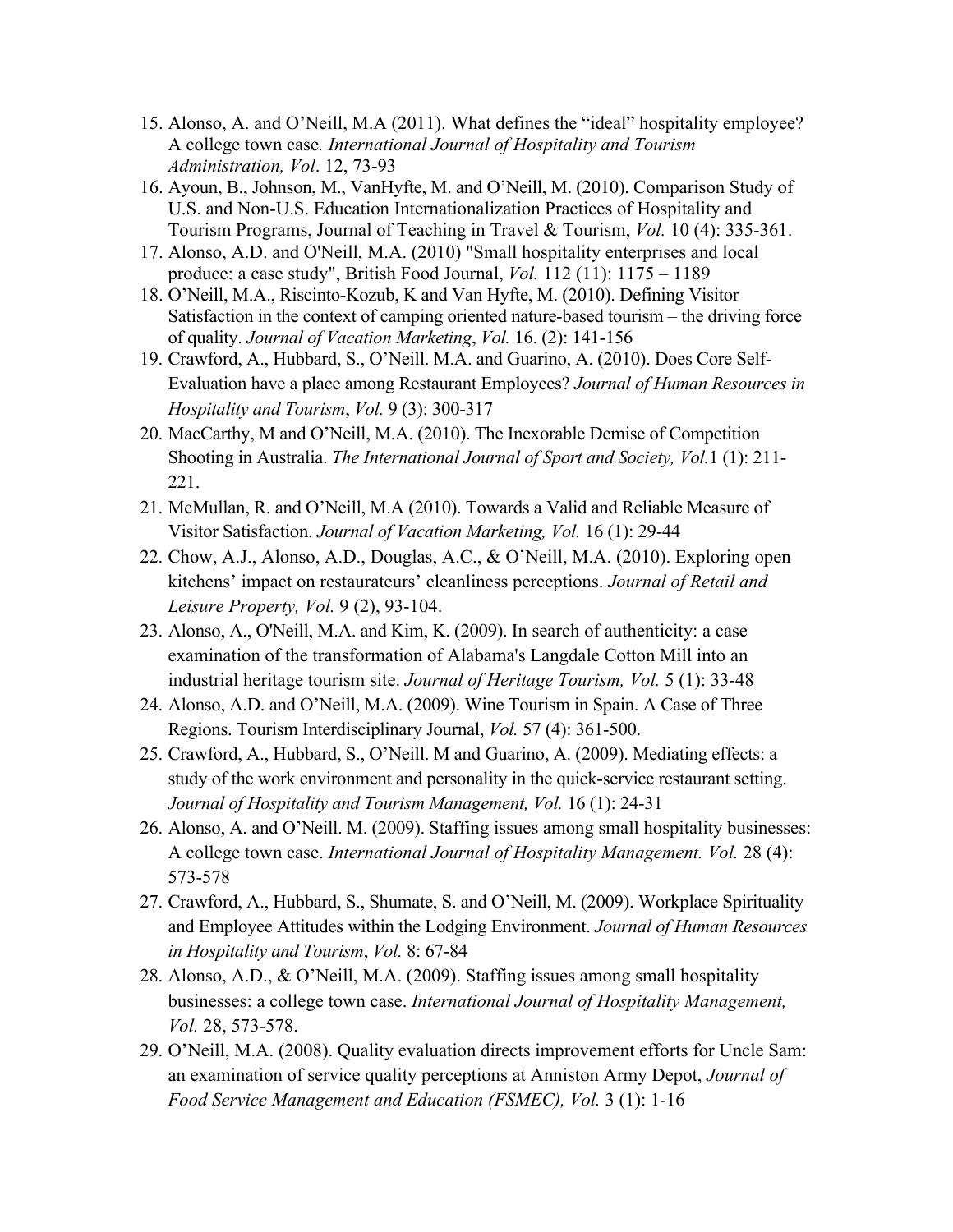- 30. Martin, D.S., O'Neill, M.A. Hubbard, S.S. and Palmer, A.J. (2008). The role of emotion in explaining consumer satisfaction and future behavioral intention, *Journal of Services Marketing*, *Vol.* 22 (3): 224-236
- 31. MacCarthy, M., O'Neill, M.A. & Williams, P. (2006). Customer Satisfaction and Scuba-diving: Some Insights from the Deep. *Service Industries Journal*, *Vol.* 26 (5): 537-555
- 32. O'Neill, M.A. and Hubbard, S (2004). Directing the continuous quality improvement effort: a case examination from the Alabama hospitality sector. *Florida International University*, *Vol.* 23 (2)
- 33. O'Neill, M.A. and Palmer, A. (2004). Cognitive Dissonance and the Stability of Service Quality Perceptions. *The Journal of Services Marketing, Vol.* 18 (6): 433-449
- 34. O'Neill, M.A. and Palmer, A. J. (2004). Importance-performance analysis: a useful tool for directing continuous quality improvement in higher education. *Journal of Quality Assurance in Higher Education, Vol.* 12 (1): 39-52
- 35. O'Neill, M.A. (2004). Obesity and the airlines weighing up the issues. *Florida International University Hospitality Review*, *Vol.* 20 (2): 80-89
- 36. O'Neill, M.A. and Palmer, A. (2004). Wine Production and Tourism Adding Service to a Perfect partnership. *Cornel Hotel and Restaurant Association Quarterly, Vol.* 45, (6): 269-284
- 37. O'Neill, M.A. (2003). The influence of time on student perceptions of service quality: the need for longitudinal measures. *The Journal of Educational Administration, Vol.* 41 (3): 310-325
- 38. O'Neill, M.A. and Palmer, A. (2003). An exploratory study of the effects of experience on consumer perceptions of the service quality construct. *Managing Service Quality, Vol.* 13 (3): 187-196
- 39. O'Neill, M.A., Palmer, A. and Wright, C. (2003). Disconfirming user expectations of the online service experience: inferred versus direct disconfirmation modeling. *Internet Research: Electronic Networking Applications and Policy, Vol.* 13 (4): 281- 296
- 40. O'Neill, M.A., MacCarthy, M. and Williams, P. (2003). Evaluating service quality within the dive tourism sector: an application of the importance-performance technique. *Florida International University (FIU) Hospitality Review, Vol.* 20 (2): 47- 65
- 41. Palmer, A. and O'Neill, M.A. (2003). The effects of perceptual processes on the measurement of service quality. *Journal of Services Marketing, Vol.* 17 (3): 254-274.
- 42. O'Neill, M.A., Palmer, A. and Charters, S. (2002). Wine production as a service experience - the effects of service quality on wine sales. *Journal of Services Marketing, Vol.*16 (4), 342-362
- 43. O'Neill, M.A. and Palmer, A. (2001). Survey Timing and Consumer Perceptions of Service Quality: an Overview of Empirical Evidence. *Managing Service Quality*, *Vol.*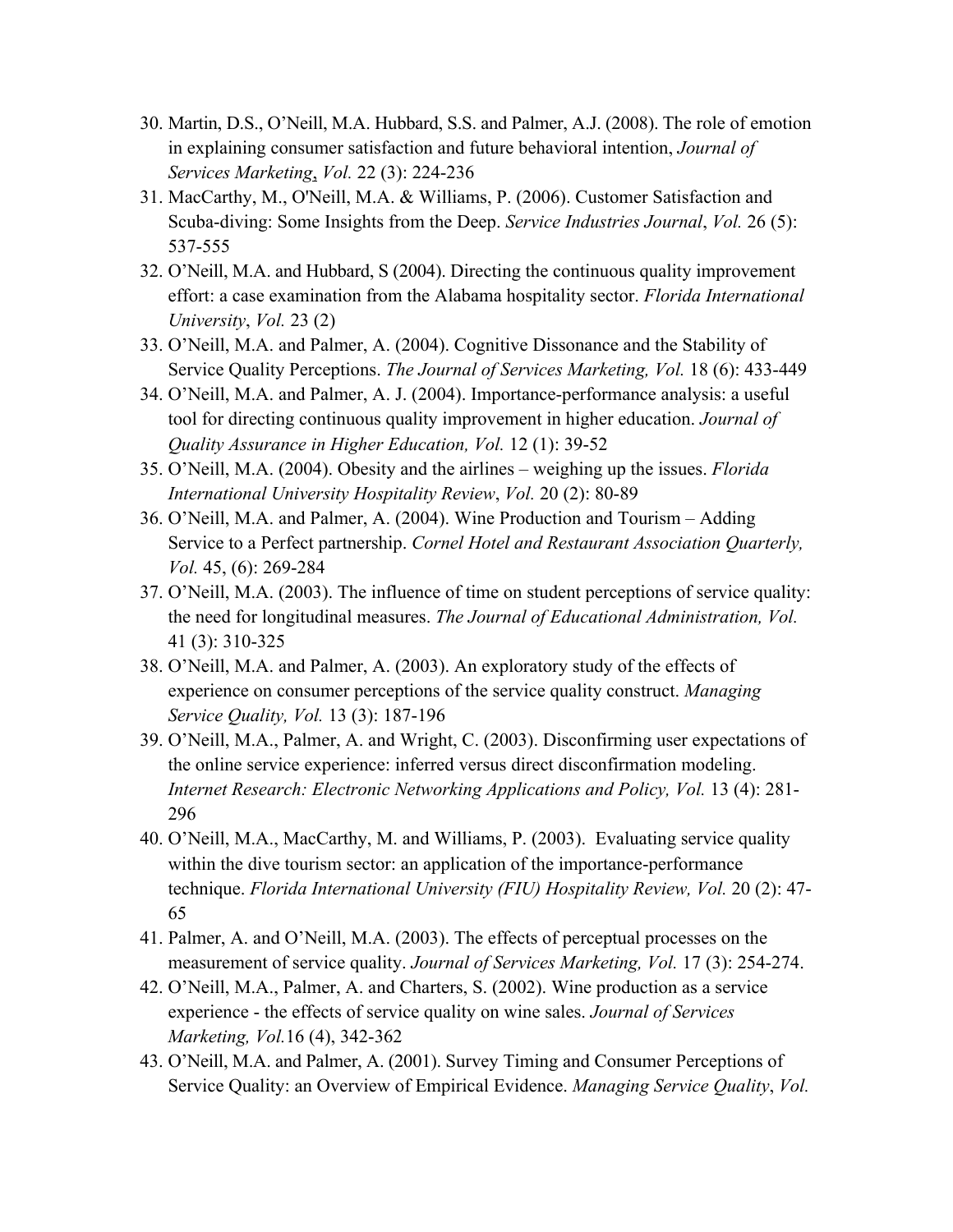11 (2): 182-190

- 44. Charters, S. and O'Neill, M.A. (2001). Service Quality at the Cellar Door: A Comparison between Regions. *International Journal of Wine Marketing, Vol.*13 (3): 7-17
- 45. O'Neill, M.A., Wright. C. & Fitz, F. (2001). Quality evaluation in on-line service environments: an application of the importance-performance measurement technique. *Managing Service Quality*, *Vol.* 11 (6): 402-418
- 46. Getz, D., O'Neill, M.A and Carlsen, J. (2001). Service Quality Evaluation at Events through Service Mapping. *Journal of Travel Research, Vol.* 39 (4), 380-390
- 47. O'Neill, M.A., Hubbard, S. Salazar, J. and Kent, W.E. (2000). The Impact of Tipping on Job Satisfaction of Restaurant Servers. *Australian Journal of Hospitality Management, Vol.* 7 (2), 51-55
- 48. O'Neill, M.A. and Ali-Knight, J. (2000). Accessing the Disability Tourism Dollar An Investigation of Western Australia's Hotel Industry, *Florida International University, Hospitality Review, Vol.* 18 No 2: 72-88. (50%)
- 49. Charters, S. and O'Neill, M.A. (2000). Delighting the customer: how good is the cellar door experience? *The Australian and New Zealand Wine Industry Journal,* Wine Marketing Supplement, July/August: 11-16. (50%)
- 50. O'Neill, M.A. (2000). The role of perception in disconfirmation models of service quality in the tourism industry, *Measuring Business Excellence* - *The Journal of Business Performance Measurement, Vol.* 4 No 2 (Second Quarter): 46-59
- 51. O'Neill, M.A. and Charters, S. (2000). Service Quality at the Cellar Door: Implications for Australia's Developing Wine Tourism Industry, *Managing Service Quality*, *Vol.* 10 (2): 112-122
- 52. O'Neill, M.A., Williams, P. and MacCarthy, M. (2000). Diving into service quality the Dive tour operator perspective, *Managing Service Quality*, *Vol.* 10 (3): 131-140
- 53. O'Neill, M.A., Getz, D. and Carlsen, J. (1999). Evaluation of Service Quality at Events: the1998 Coca-Cola Masters Surfing Event at Margaret River, Western Australia, *Managing Service Quality, Vol.* 9 (3): 158-166
- 54. Williams, P., O'Neill, M.A. and Ali-Knight, J. (1999). Strategies for Managing Capacity in Western Australian Hotels: An Exploratory Study, *Australian Journal of Hospitality Management, Vol.* 6 (1): 1-10
- 55. O'Neill, M.A., Palmer, A. and Beggs, R. (1998). The Effects of Survey Timing on Perceptions of Service Quality, *Managing Service Quality, Vol.* 8 (2): 126-132
- 56. O'Neill, M.A., Williams, P. and Orr, N. (1998). Capacity Management: A Strategy for Overcoming Volatility in the Northern Ireland Hotel Sector, *The International Journal of Business Transformation, Vol.*1 (4), (April): 229-239
- 57. O'Neill, M.A., Beggs, R. and Fitz, F. (1998). Looking Towards a Brighter Future A Review of the Northern Ireland Peace Process and the Implications for Tourism, *Florida International University Hospitality Review, Vol.*16 (2): 1-13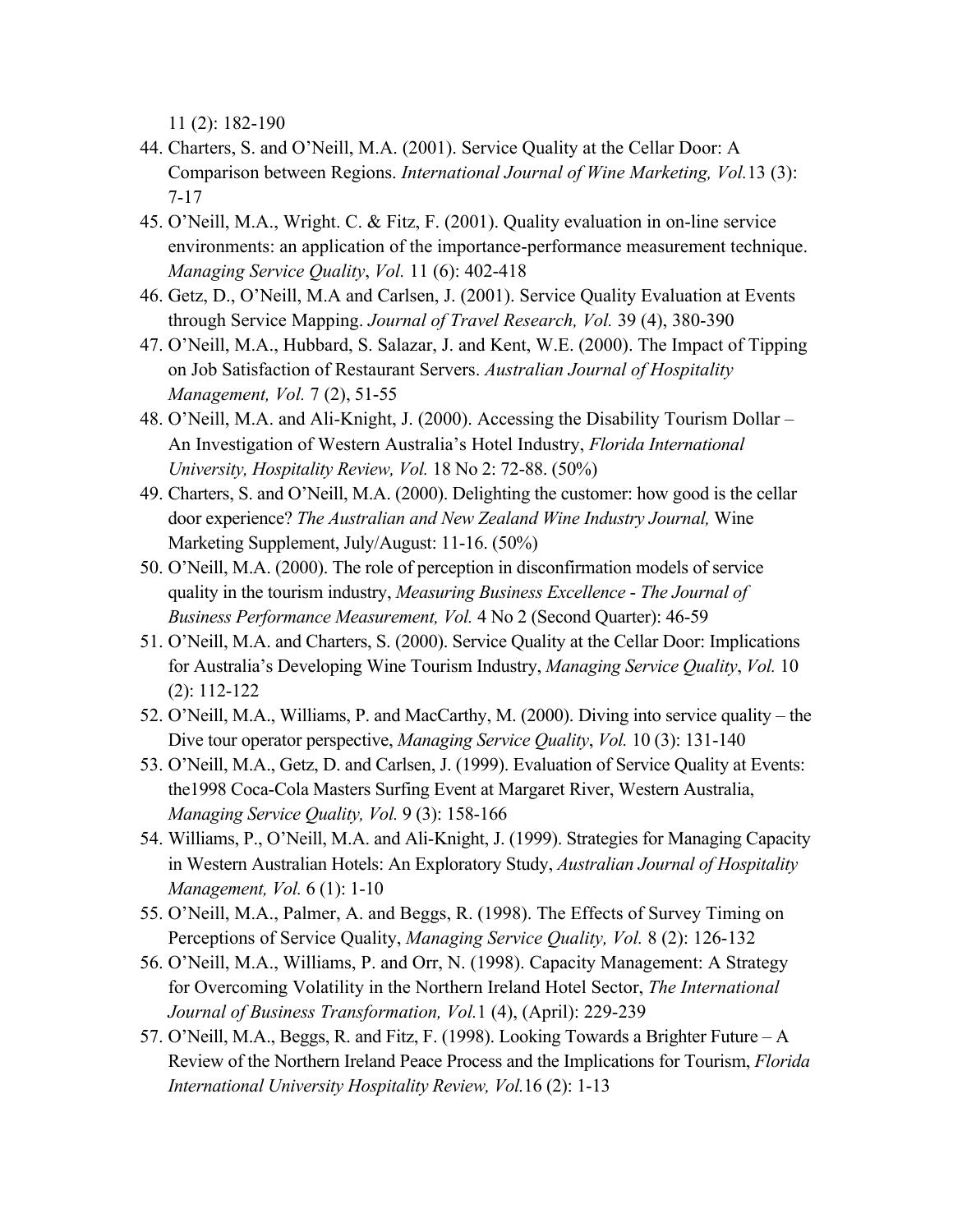- 58. O'Neill, M.A. (1997). Investing in people: a perspective from Northern Ireland tourism – Part Two. *Managing Service Quality, Vol.* 7 (6): 292-300
- 59. O'Neill, M.A. and Gabbie, O. (1997). SERVQUAL and the Northern Ireland Hotel Sector - Part Two. *Managing Service Quality, Vol.* 7 (1): 43-49
- 60. Gabbie, O. and O'Neill, M.A. (1996). SERVQUAL and the Northern Ireland Hotel Sector - Part One. *Managing Service Quality*, *Vol.* 6 (6): 25-32
- 61. O'Neill, M.A. and Orr, N. (1996). The Problem with Capacity: The Case of the Northern Ireland Hotel Sector*, International Journal of Contemporary Hospitality Management, Vol.* 8, (5): 35-37
- 62. O'Neill, M.A. (1996). Investing in People: A Perspective from Northern Ireland Tourism – Part One*, Managing Service Quality*, *Vol.* 6 (4): 36-040
- 63. O'Neill, M.A. and McKenna, M.A. (1996). Current Quality Issues in the Northern Ireland Tourism Sector, *The TQM Magazine, Vol. 8* (1): 15-19
- 64. O'Neill, M.A. and Fitz, F. (1996). Northern Ireland Tourism: What Chance Now? *The Journal of Tourism Management, Vol.* 17 (3), (May): 161-164
- 65. O'Neill, M.A., McKenna, M.A. and Watson, H. (1994). Service Quality in the Northern Ireland Hospitality Industry, *Managing Service Quality*, *Vol.* 4 (3): 36-40
- 66. O'Neill, M.A. and McKenna, M.A. (1994). N. Ireland Tourism: A Quality Perspective, *Managing Service Quality, Vol.* 4 (2): 31-35

#### *Invited Articles (Published as book chapters)*

- 1. Alonso, A. and **O'Neill, M.A.** (2013). Marketing Spanish Wine and Wine Tourism: an Unfulfilled Potential. In Edwards, M & Lee, A. (eds) *Marketing Strategy Casebook.* Melbourne, Australia: Cambridge University Press
- 2. Alonso, A., **O'Neill, M. A.** and Liu, Y. (2012). Food culture in the southern United States. Preserving traditional foods or slow death? In Springer, W. (Ed) *European Culinary Tourism,* FHWien University of Applied Sciences of WKW: Austria
- 3. **O'Neill, M.A.** and Charters, S. (2006). Survey timing and visitor perceptions of cellar door quality. In Jack Carlsen and Stephen Charters (Eds.) *Global Wine Tourism: Research Management and Marketing.* London: CABI Publishing
- 4. **O'Neill, M.A**. and Charters, S. (2006). Service quality at the cellar door: a lesson in services marketing from Western Australia's developing wine tourism sector. In B. Prideaux, G. Moscardo & E. Laws (Eds.) *Managing Tourism and Hospitality Services: Theory and International Applications,* London: CABI Publishing.
- 5. Hubbard, S.S. and **O'Neill, M.A.** (2006). Quality Service in Clubs. In J. Purdue (Ed.) *Contemporary Club Management.* Educational Institute of the American Hotel and Lodging Association.
- 6. **O'Neill, M.A.** (2003). Access guaranteed, but just how hospitable are we? An investigation from the Western Australian hotel sector! Tourism Deluxe Access for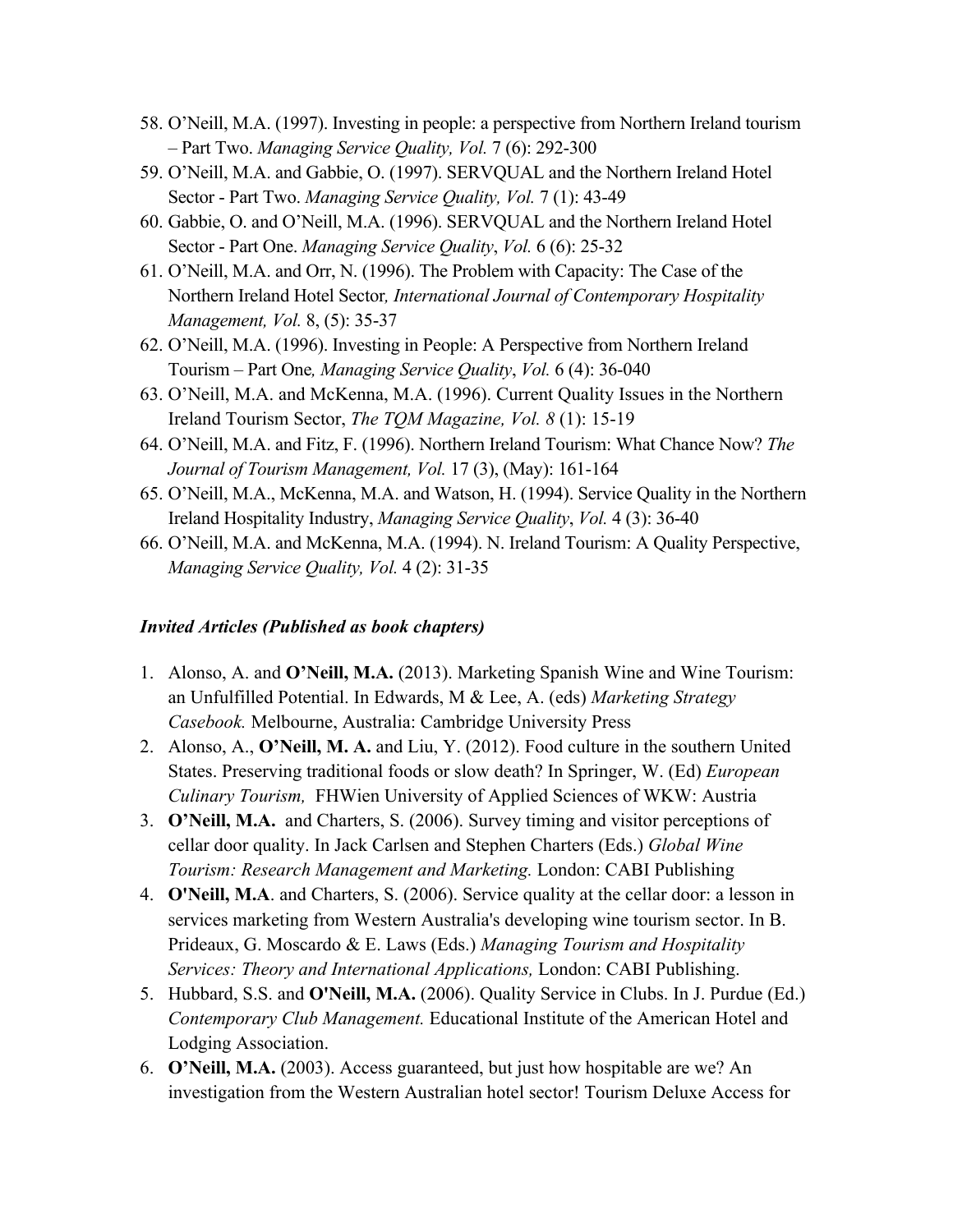All – Annual Symposium of the International Institute for Information Design (IIID), Lech Am Arlsberg, Austria, September 18-22. (100%) – refereed proceeding

*7.* **O'Neill, M.A.** (2002). A thriller in Manila – lessons in service recovery. In J. Kandampully (Ed.) *Services Management: the new paradigm in hospitality* (265- 268). Frenchs Forest, NSW, Australia, Hospitality Press.

### *Refereed Conference Proceedings*

- 1. Sozen, E., **O'Neill, M.A.** and Murray, D. (2014). Motivations for Entrepreneurial Engagement in the Craft Brewing Sector and Their Relation to Entrepreneurial Orientation and Work Life Satisfaction: An Exploratory Investigation of the United States Craft Brewing Sector. *19th Annual Graduate Education and Graduate Student Research Conference in Hospitality and Tourism,* January 3-5, 2014 Houston, Texas
- 2. MacCarthy, M. and **O'Neill, M.A.** (2012). The Sacred and Profane of Remembrance Tourism: Lest we Forget. *Consumer Behavior in Tourism Symposium*, December 10- 13, Bruneck, Italy.
- 3. Whaley, J. and **O'Neill, M.A.** (2012). To Tip or Not to Tip? An Exploratory Study of the Motivations Driving Consumer Tipping Behavior-Refinement of a Tipping Motivation Scale. *17th Annual Graduate Education and Graduate Student Research Conference in Hospitality and Tourism*, January 5-7, Auburn, Alabama.
- 4. Eyoun, K. and **O'Neill, M.A.** (2012. International Student Satisfaction with Ethnic Food Provision in a Southeastern College Town – Really? *17th Annual Graduate Education and Graduate Student Research Conference in Hospitality and Tourism,* January 5-7, Auburn, Alabama.
- 5. Gogue, J. and **O'Neill, M.A.** (2012). Customer Satisfaction in a Mixed Audience Environment: A Gay Bar Study. *17th Annual Graduate Education and Graduate Student Research Conference in Hospitality and Tourism*, January 5-7, Auburn, Alabama.
- 6. Park, G.G., Kim, K. and **O'Neill, M.A.** (2012) Complaint Behavior and Service Recovery in the Fast-food Restaurant Industry: Cross Cultural Perspectives. *17th Annual Graduate Education and Graduate Student Research Conference in Hospitality and Tourism,* January 5-7, Auburn, Alabama.
- 7. Alonso, A. and **O'Neill, M.A.** (2011). Food Culture in the Southern United States: Preserving Traditional Foods or Slow Death. *European Culinary Tourism Conference,* 3-4 March: FH Wien. (50%)
- 8. Park, S., Kim, K, and **O'Neill, M.**A (2011) Complaint behavior and service recovery in a fast-food restaurant industry: Cross cultural perspectives. *17th Annual Graduate Education & Graduate Student Research Conference in Hospitality & Tourism*, Auburn University, Auburn, AL, Jan 5-7, 2011.
- 9. Murray, D and **O'Neill, M.A.** (2011). Examining the niche market potential for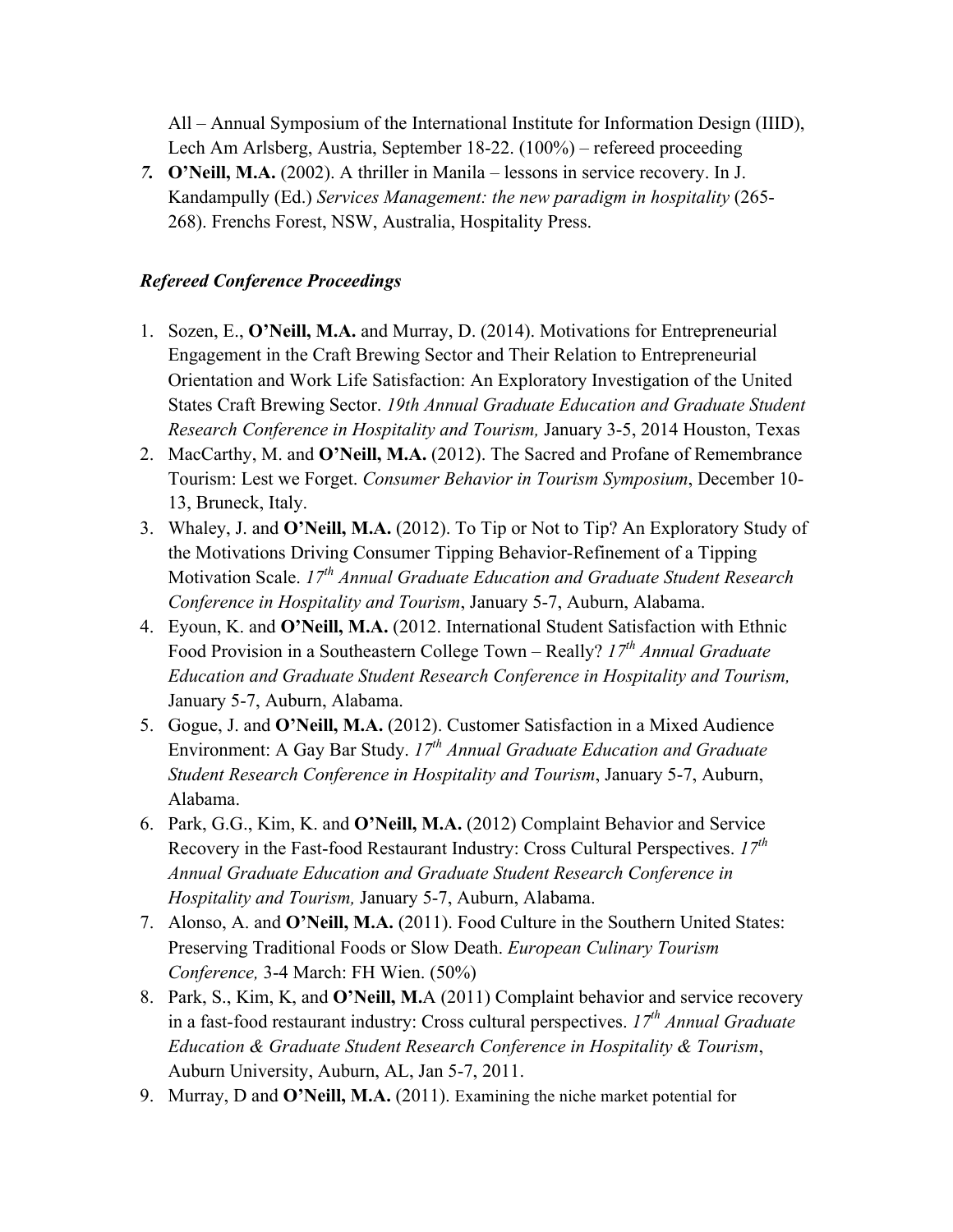independent F&B operations: A study of home brewers, serious leisure, and craft beer enthusiasts. *16th Annual Graduate Research Conference for Students in Hospitality and Tourism*, University of Houston, Texas, January.

- 10. Whaley, J and **O'Neill, M.A**. (2011). To tip or not to tip? An exploratory study of the motivations driving consumer tipping behavior. *16<sup>th</sup> Annual Graduate Research Conference for Students in Hospitality and Tourism.* University of Houston, Texas, January.
- 11. MacCarthy, M. and **O'Neill, M.A.** (2010). Australian Target Shooters: a Contentious Sport. International Conference on Sport and Society, 8-10<sup>th</sup> March, University of British Columbia, Vancouver, Canada
- 12. Townsend, K., Nemec, B. and **O'Neill, M.A.** (2010). An Extension of the Game-day Satisfaction Construct – An Exploratory Study from the South Eastern Conference. *SE-CHRIE Conference*, Georgia State University, Atlanta, Georgia, February 19<sup>th</sup>
- 13. Murray, D. and **O'Neill, M.A** (2010). Examining the niche market potential of serious leisure participants for independent food and beverage operations: a study of home brewers and craft beer enthusiasts. *15th Annual Graduate Research Conference in Hospitality and Tourism,* Washington D.C – January 6-9 Whaley, J. and **O'Neill, M.A** (2009). What's in a tip! An exploratory study of the motivations driving consumer tipping behavior. SE-CHRIE Conference, Oxford, Mississippi, October 14- 16
- 14. **O'Neill, M.A** and MacCarthy, M. (2008). Defining visitor satisfaction in the context of camping oriented nature-based tourism – the driving force of quality! *Consumer Behavior in Tourism Symposium, December 10-14<sup>th</sup>, Free University of Bolzano,* Bruneck, Italy
- 15. Martin, D.S., **O'Neill, M.A.** Hu, B., and Ergul, M (2008). Scale Development and Testing: A New Measure for the Spectator Sports Industry. *EUROCHRIE,* Dubai, **October**
- 16. Riscinto-Kozub, K., **O'Neill, M**, and Van Hyfte, M. (2008). An exploration of service recovery expectations: confirming Boshoff's RECOVSAT model in the ultra-luxury hotel sector. *SECHRIE,* North Carolina, October 16-17, Johnson and Wales University
- 17. Van Hyfte and **O'Neill M.** (2008). The effect of customer satisfaction on future behavioral intention. *SECHRIE,* Charlotte, North Carolina, October 16-17, Johnson and Wales University
- 18. Riscinto-Kozub, K., and **O'Neill, M**. (2008). Exploring the Relationship between Recovery Satisfaction and Future Behavioral Intentions – The Mediating Role of Loyalty*. 13th Annual Graduate Research Conference in Hospitality and Tourism,* Orlando, FL
- 19. Riscinto-Kozub, K., and **O'Neill, M.,** (2008). An Exploratory Study of Recovery Satisfaction and its Influence upon Guest Behavioral Intentions – Evidence from the Front Line. *International Services Marketing Conference*, Penn State University,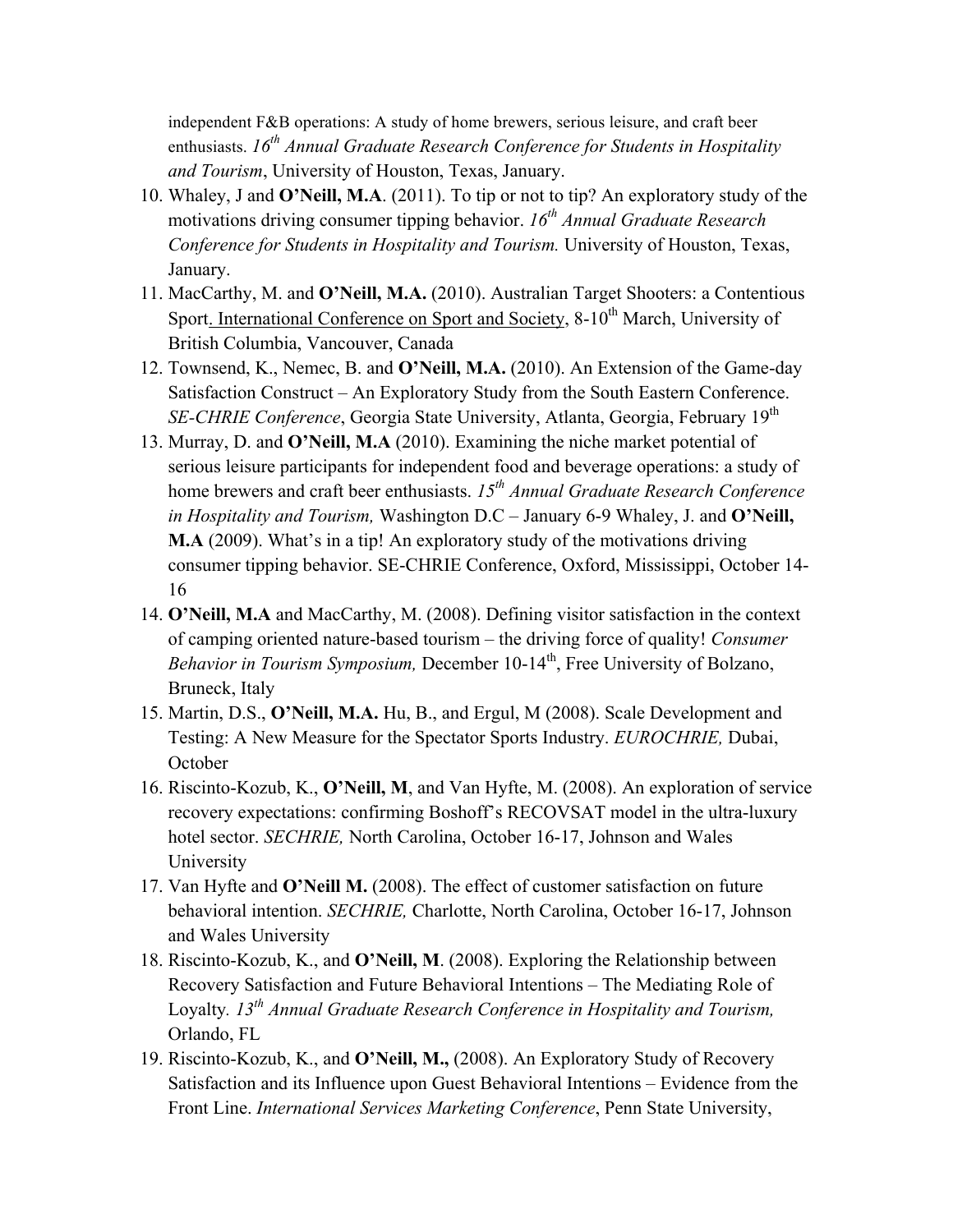State College, PA

- *20.* Riscinto-Kozub, K., **O'Neill, M.,** and Britton- Gaillard, N. (2007). Confirming the Cellar Door Service Construct: A Longitudinal Study*. SECHRIE,* Hilton Head, SC
- 21. Riscinto-Kozub, K. and **O'Neill, M.A**. (2007). The effects of service recovery satisfaction on customer loyalty and future behavioral intentions. *12th Annual Graduate Conference in Hospitality and Tourism, January – 4-6<sup>th</sup>, Houston, Texas*
- 22. Martin D. and **O'Neill, M.A**. (2007). The Use of Emotional Scales in Service Settings – an Examination of Russell's Circular Order of Affect. *12th Annual Graduate Conference in Hospitality and Tourism*, January  $-4.6<sup>th</sup>$ , Houston, Texas
- 23. Crawford, A., Hubbard, S, Shumate, S and **O'Neill, M.A.** (2007). An evaluation of the spiritual values-based model within the lodging environment. *12th Annual Graduate Conference in Hospitality and Tourism, January – 4-6<sup>th</sup>, Houston, Texas*
- 24. McMullan, R., **O'Neill, M.A.** and Hubbard, S (2006). Developing a Valid and Reliable Measure of Visitor Satisfaction: Preliminary Findings*. SECHRIE* Conference, November, Memphis, Tennessee
- 25. Martin, D.A., **O'Neill. M.A.** and Hubbard, S. (2006). The Use of Importance-Performance Scales in the Arena of Event Management, *SECHRIE*, March, Georgia State University, Atlanta.
- 26. Martin, D.A. and **O'Neill, M.A.** (2005). Exploring the effect of emotion on timeelapsed consumer perceptions of service quality – a reexamination of the satisfaction construct! *SECHRIE,* October, Auburn University.
- 27. McMullan, R., **O'Neill, M.A.** and Hubbard, S. (2005). Developing a valid and reliable measure of visitor satisfaction: a Pilot Study in Progress. *SECHRIE*, October, Auburn University.
- 28. **O'Neill, M.A.,** Hubbard, S.S. and McMullan, R. (2006). Developing a Valid and Reliable Measure of Visitor Satisfaction: An Empirical Investigation. *International CHRIE*, Washington DC, July
- 29. Hubbard, S.S. and **O'Neill, M.A.** (2006). Discovering Passion in Gourmet Tourism: A Unique Epicurean Study Tour. *ICHRIE,* Washington DC, July
- 30. Martin, D. S. and **O'Neill, M.A.** (2005). Exploring the effect of emotion on timeelapsed consumer perceptions of service quality – a reexamination of the satisfaction construct! *10<sup>th</sup> Annual Graduate Student Education and Research Conference,* Purdue University and the University of South Carolina, January  $5<sup>th</sup> - 7<sup>th</sup>$ , Myrtle Beach, South Carolina.
- 31. **O'Neill, M.A**. and Groves, R. (2004). The instability of the cellar door service construct - an exploratory study! *Australia and New Zealand Marketing Academy Annual Conference (ANZMAC)*, Victoria University of Wellington, Wellington, New Zealand,  $29<sup>th</sup>$  November –  $1<sup>st</sup>$  December 2-4<sup>th</sup> December.
- 32. Hubbard, S.S. and **O'Neill, M.A.** (2004). Business and Academia a Perfect Partnership for Renewing a Hospitality Curriculum. *4th Annual Hawaii International*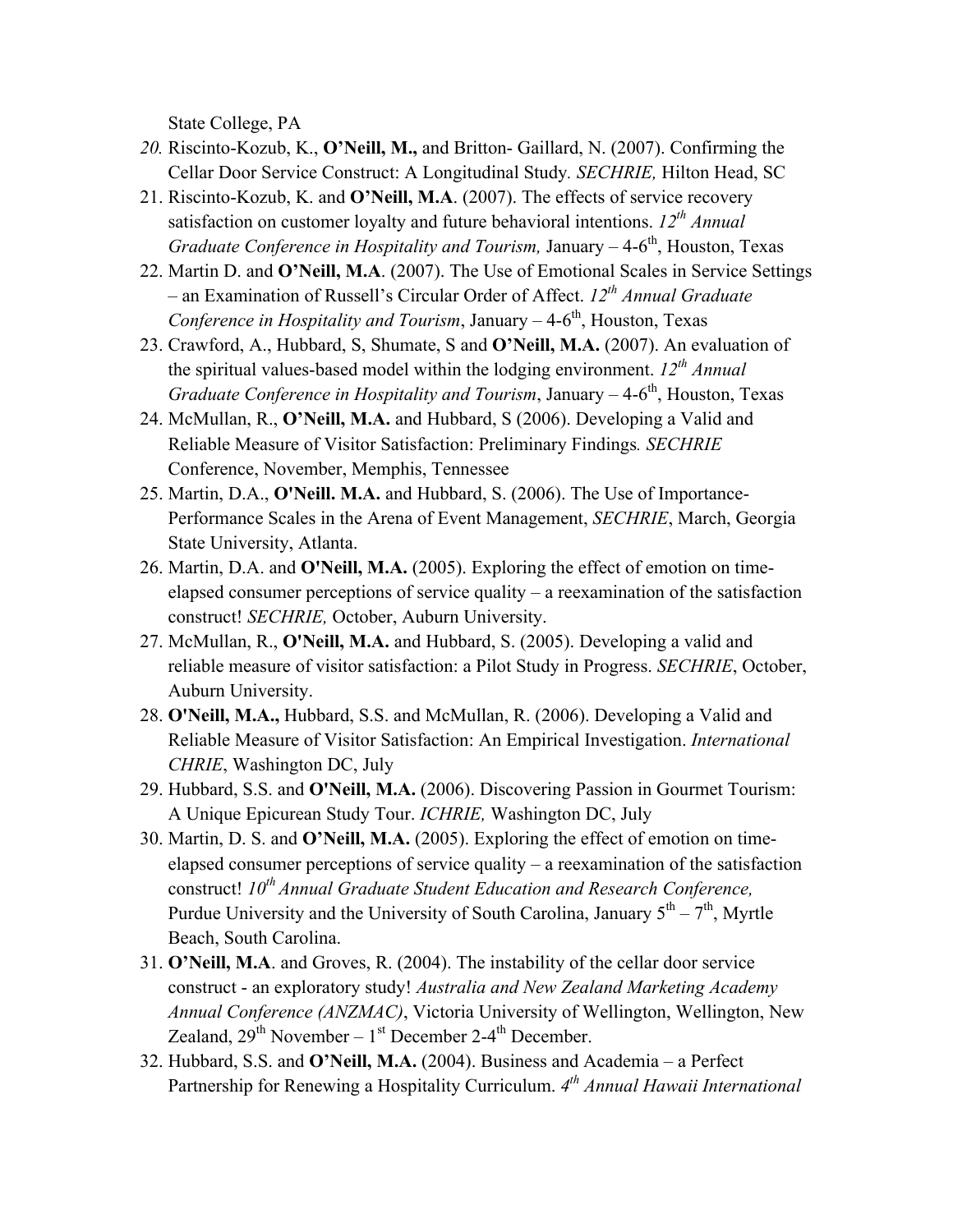*Conference on Business, Sheraton Waikiki Hotel, Honolulu, Hawaii, June 21<sup>st</sup> – 24<sup>th</sup>* 

- 33. **O'Neill, M.A.** and Hubbard, S.S. (2004). Importance-performance analysis: an exploratory study from the Alabama hospitality sector. *SECHRIE,* Atlanta, Georgia, February  $13<sup>th</sup>$ .
- 34. **O'Neill, M.A.** and Palmer, A. (2003). The effects of survey timing upon visitor perceptions of service quality. *European Advances in Consumer Research Conference*, Dublin, Ireland, June  $4^{th}$ -7<sup>th</sup>: 1-5
- 35. **O'Neill, M.A.** Palmer, A and Groves, R. (2002). Measuring Service Quality in Higher Education: the Student Perspective. *Australia and New Zealand Marketing Academy Annual Conference (ANZMAC)*, Monash University, Melbourne, Australia,  $2-4$ <sup>th</sup> December
- 36. **O'Neill, M.A.** and Palmer, A. (2002). Perceptual processing and the measurement of service quality: evidence from the Western Australian tourism sector. *7th International Conference on ISO9000 and TOM*, April  $2^{nd} - 4^{th}$ , RMIT, Melbourne, Australia.
- 37. **O'Neill, M.A.** and Wright, C. (2002). An importance-performance based measure of on-line service quality: an exploratory empirical investigation. *3rd World Congress on the Management of Electronic Commerce* January 16-18, Hamilton, Calgary, Canada.
- 38. MacCarthy, M., **O'Neill, M.** and Williams, P. (2001). The Holistic Interpretative Package: a Qualitative Measure of Customer Satisfaction in Dive Tourism. *7th Asia Pacific Travel Association Annual Conference,* University of the Philippines, Manila, 4-7 July.
- 39. **O'Neill, M.A** and Palmer, A. (2001). Exploring the Relationship between Postconsumption Dissonance and Time-elapsed Perceptions of Service Quality. *ANZMAC*, Massey University, Albany, New Zealand, 3-5 December.
- 40. **O'Neill, M.A.,** Palmer, A. Charters, S. and Fitz, F. (2001). Service Quality and Behavioral Intention: an Exploratory Study from the Australian Wine Tourism Sector. *ANZMAC*, Massey University, Albany, New Zealand, 3-5 December.
- 41. **O'Neill, M.A.,** Williams, P. and MacCarthy, M. (2000). Service Quality Evaluation in Scuba-diving: an Application of the Importance-Performance Technique. *ANZMAC 2000 Visionary Marketing for the 21st Century – facing the challenge,*  Griffith University, Queensland, Australia, 28<sup>th</sup> November – 1<sup>st</sup> December
- 42. **O'Neill, M.A.** and Palmer, A. (2000). An Empirical Study of the Effects of Time upon Consumer Perceptions of Service Quality. *ANZMAC 2000 Visionary Marketing for the 21st Century – facing the challenge,* Griffith University, Queensland, Australia,  $28^{th}$  November –  $1^{st}$  December.
- 43. Palmer, A and **O'Neill, M.A.** (2000). The Distorting Effects of Time on Perceptions of Service Quality*, 29th EMAC Conference - Marketing in the New Millenium,* Rotterdam, May  $23^{\text{rd}} - 26^{\text{th}}$ .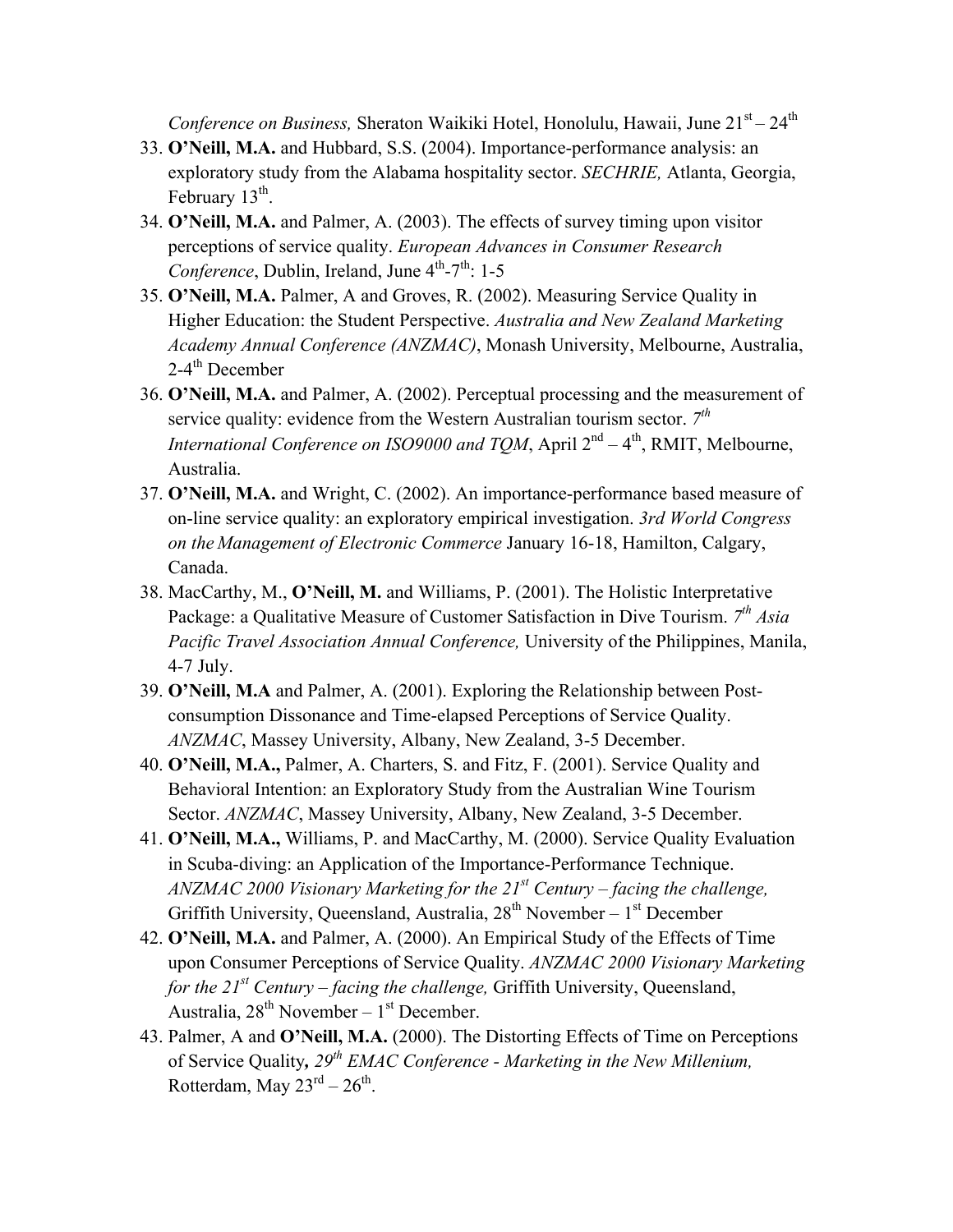- 44. Williams, P., **O'Neill, M.A,** and MacCarthy, M. (2000). Consumption Issues in Dive Tourism: an Exploratory Study,  $6<sup>th</sup> Asia Pacific Travel Association Annual$ *Conference*, Prince of Songla University, Phuket, Thailand, June  $28<sup>th</sup> - July 1st$ .
- 45. **O'Neill, M.A.** and Ali-Knight, J. (2000). Just how hospitable is the Western Australian hospitality industry: the case of the patron with a disability**,** *6th Asia Pacific Travel Association Annual Conference*, Prince of Songla University, Phuket, Thailand, June  $28<sup>th</sup> - July 1<sup>st</sup>$ .
- 46. Ninian, O., Orr, N, and **O'Neill, M.A.** (2000). Speak English Here! If the data suggests so *… British Academy of Marketing Annual Conference,* University of Derby, United Kingdom, June  $28<sup>th</sup> - July 1<sup>st</sup>$ .
- 47. **O'Neill, M.A.** and Charters, S. (2000). Service Quality and Brand Loyalty at the Cellar Door – An Exploratory Study of Western Australia's Wine Tourism Industry*, 5th International Conference on ISO9000 and Total Quality Management (5ICIT),* Singapore,  $25^{th} - 27^{th}$  April.
- 48. **O'Neill, M.A.,** Williams, P. and MacCarthy, M. (2000). Service Quality and Dive Tourism – Implications for the Dive Tour Operator**,** *5th International Conference on ISO9000 and Total Quality Management (5ICIT), Singapore,*  $25<sup>th</sup> - 27<sup>th</sup>$  April.
- 49. **O'Neill, M.A**. and Ali-Knight, J. (2000). Accessing the Disability Tourism Dollar Implications for Small to Medium Sized Hotel Operators in Western Australia. *Council for Australian Tourism and Hospitality Educators Conference*, La Trobe University, Mount Buller, February.
- 50. Charters, S. and **O'Neill, M.A.** (1999). Service Quality at the Cellar Door, *Proceedings of the 2nd Annual Australian Wine Tourism Conference,* Rutherglen, South Australia, August  $15^{th} - 17^{th}$ .
- 51. **O'Neill, M.A.,** Getz, D. and Carlsen, J. (1999). Service Quality at Events: An Evaluation of the 1998 Coca-Cola Masters Surfing Event at Margaret River, Western Australia, TQM and Innovation*, Proceedings of the 4th International Conference on ISO 9000 and TQM*, Hong Kong Baptist University, Hong Kong, April  $7<sup>th</sup>$ -9<sup>th</sup>.
- 52. **O'Neill, M.A.** and Palmer, A. (1999). The Effects of Tangibles on Long-term Perceptions of Service Quality*, ANZMAC Conference,* University of Technology, Sydney, November  $30<sup>th</sup>$  – December  $1<sup>st</sup>$ .
- 53. Ali-Knight, J., **O'Neill, M.A**. and Williams, P. (1998). The Impact of the Asian Economic Downturn upon the Management of Capacity in the Western Australian Hotel Sector, *New Zealand Tourism and Hospitality Research Conference,* Lincoln University, Akaroa, November  $29<sup>th</sup>$  – December 1st.
- 54. Palmer, A. and **O'Neill, M.A**. (1998). Time Delay Effects of Service Quality Measurement: An Exploratory Empirical Study, *Academy of Marketing Annual Conference* (Adding Value Through Marketing), Sheffield Hallam University, United Kingdom, July  $8^{th} - 10^{th}$ .
- 55. **O'Neill, M.A.,** Palmer, A. and Beggs, R. (1997). Time Elapsed Perceptions of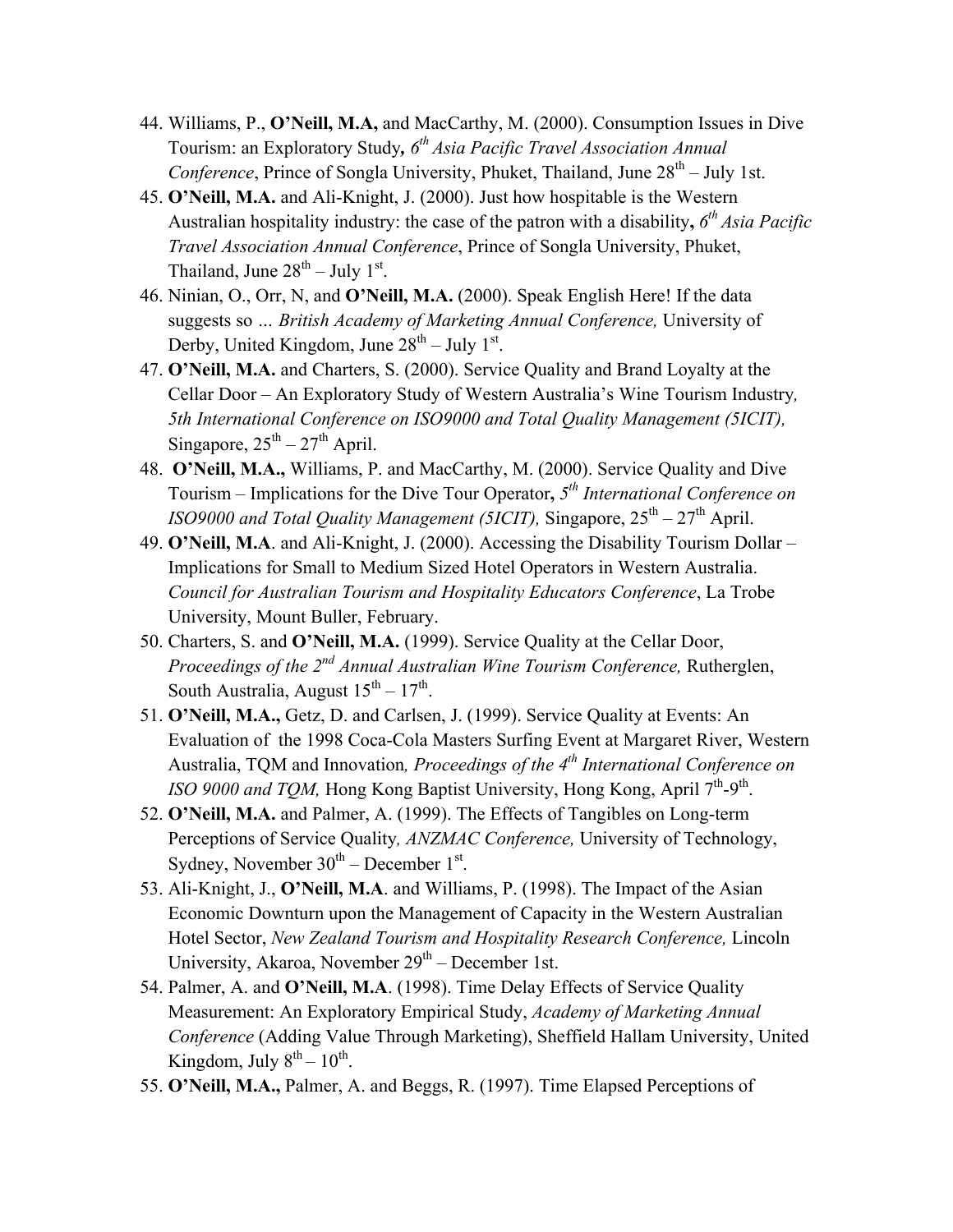Service Quality: Managing the Customer/Supplier Interface*. British Academy of Marketing – 31st Annual Conference* (Marketing Without Borders), Manchester Metropolitan University, United Kingdom  $8<sup>th</sup> - 10<sup>th</sup>$  July.

- 56. Palmer, A., **O'Neill, M.A.** and Beggs, R. (1997). The Validity of Measures of Perceptions in Disconfirmation Models of Service Quality: a Conceptual Paper. *American Marketing Association (AMA) Annual Conference, Dublin, Ireland 12<sup>th</sup> -* $15^{th}$  June.
- 57. **O'Neill, M.A**. and Orr, N. (1996). Capacity Problem Solving and the Northern Ireland Hotel Sector*. International Association of Hotel Management Schools Conference,* Leeds Metropolitan University,  $28<sup>th</sup> - 30<sup>th</sup>$  March.
- 58. **O'Neill, M.A.** and McKenna, M.A. (1993). Service Quality in The Hospitality Industry, *Proceedings International Association of Hotel Management Schools (IAHMS) Conference, Gothenburg, Sweden,*  $15^{th} - 17^{th}$  May.
- 59. **O'Neill, M.A**. and McKenna, M.A. (1992). Factors affecting future menu compilation, *Proceedings XII Home Economics and Consumer Studies Conference*, John Moores University, Liverpool, United Kingdom,  $13<sup>th</sup> - 15<sup>th</sup>$  September.

#### *Refereed Abstracts/Poster Presentations*

- 1. Waits, L. and **O'Neill, M.A**. (2007). Towards a methodology for measuring and managing risk aversion in international travel: the case of study abroad students. *12th Annual Graduate Conference, January – 4-6<sup>th</sup>, Houston, Texas (30%)*
- 2. Aylor, E., **O'Neill, M.,** and Hubbard, S. (2006). Child nutrition training across the United States (US) – an initial look at what is in place and attitudes concerning more governmental involvement. *Arkansas Registered Dietician Association Annual Regional Conference (ARDA)* Educate, Enrich, Enlighten, April  $6^{th} - 7^{th}$ .
- 3. **O'Neill, M.A.** and Hubbard, S.S. (2004). Evaluating the service quality construct within the Alabama hospitality sector. *4th Annual Hawaii International Conference on Business,* Sheraton Waikiki Hotel, Honolulu, Hawaii, June  $21<sup>st</sup> - 24<sup>th</sup>$
- 4. Lego, C., Wood, N., Solomon, M., **O'Neill, M.A.** and Turley, D. (2001). Real or Replica? Deciphering Authenticity in Irish pubs*. Association of Consumer* Research Annual Conference, Texas, 11-14 October
- 5. **O'Neill, M.A.,** Hubbard, S. and Kent, B. (1999). The Relationship between Employees Satisfaction and Tipping: A Comparative Application of the Brayfield-Rothe Instrument. *ICHRIE* Alberguerque, New Mexico August  $4<sup>th</sup> - 7<sup>th</sup>$
- 6. **O'Neill, M.A.** Williams, P. and Ali-Knight, J. (1999). Strategies for Managing Capacity in the Western Australian Hotel Industry: An Exploratory Study, *Proceedings of the 9th*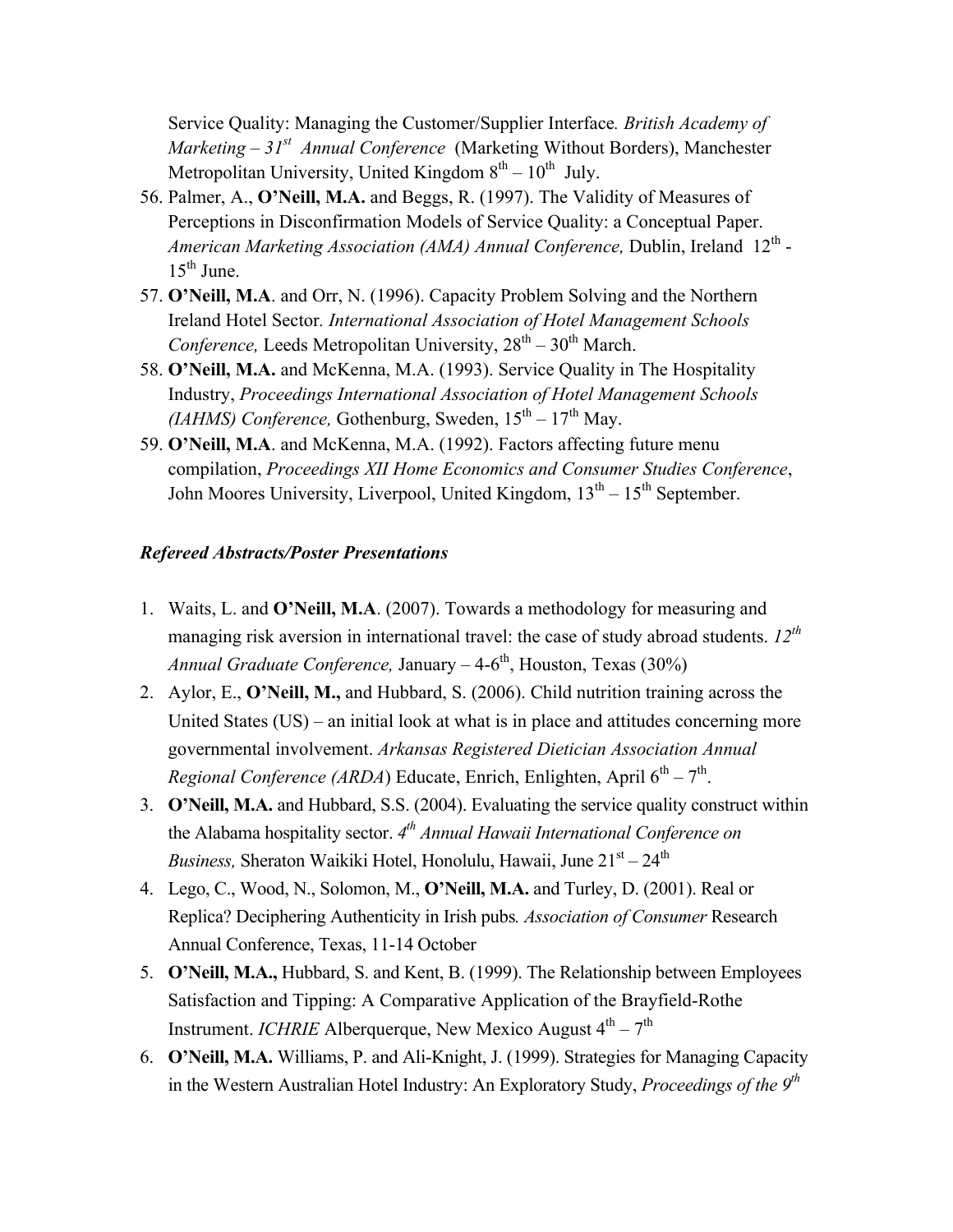*Annual Australian Tourism and Hospitality Research Conference,* University of South Australia,  $8-10^{th}$  February. (50%)

- 7. **O'Neill, M.A.** and Ali-Knight, J. (1999). Accessing the Disability Tourism Dollar: implications for Small and Medium Sized Hotel Enterprises in Western Australia,*Proceedings of the 9<sup>th</sup> Annual Australian Tourism and Hospitality Research Conference*, University of South Australia, 8-10<sup>th</sup> February
- 8. **O'Neill, M.A.,** Carlsen, J. and Alexander, N. (1999). Developing a Performance Indicator for the Western Australian Restaurant Sector, *Proceedings of the 9th Annual Australian Tourism and Hospitality Research Conference,* University of South Australia,  $8-10^{th}$  February
- 9. **O'Neill, M.A.** and Palmer, A. (1998). Perceptions of Service Delivery in the Hospitality Sector, *Proceedings of the 8<sup>th</sup> Annual Australian Tourism and Hospitality Research Conference* (Progress in Tourism and Hospitality Research), Gold Coast, Queensland, Australia,  $11-14^{\text{th}}$  February

### *Non-refereed Articles*

- 1. Ali Knight, J. and **O'Neill, M.A.** (1999). Accessing the Disability Tourism Dollar, *TOURISTICS, Vol.* 15 No. 2: 12-16. (50%)
- 2. **O'Neill, M.A.** Williams, P. and Ali-Knight, J. (1998). Capacity Problem Solving in the Western Australian Hotel Sector, *TOURISTICS, Vol*.14 No 1: 3-8. (40%)
- 3. Alexander, N., **O'Neill, M.A.** and Carlsen, J. (1998). Developing a Performance Indicator for the Perth Restaurant Sector, *TOURISTICS, Vol.* 14 No. 2: 7-14. (20%)

### *Invited Symposium Lectures*

- 1. O'Neill, M.A. (2007). The role of culture in explaining service quality perceptions. Edith Cowan University Doctoral Colloquium, March 20<sup>th</sup>.
- 2. O'Neill M.A. (2007). The Keep it Simple Stupid Approach to Graduate Research. Edith Cowan University Doctoral Colloquium, March 21st.
- 3. **O'Neill, M.A.** (2005). Reinforcing the service concept. Alabama Dietary Managers Association, Annual Conference, Auburn University Hotel and Conference Center, September 22<sup>nd</sup>.
- 4. **O'Neill, M.A.** (2003). Access guaranteed, but just how hospitable are we? An investigation from the Western Australian hotel sector! Tourism Deluxe Access for All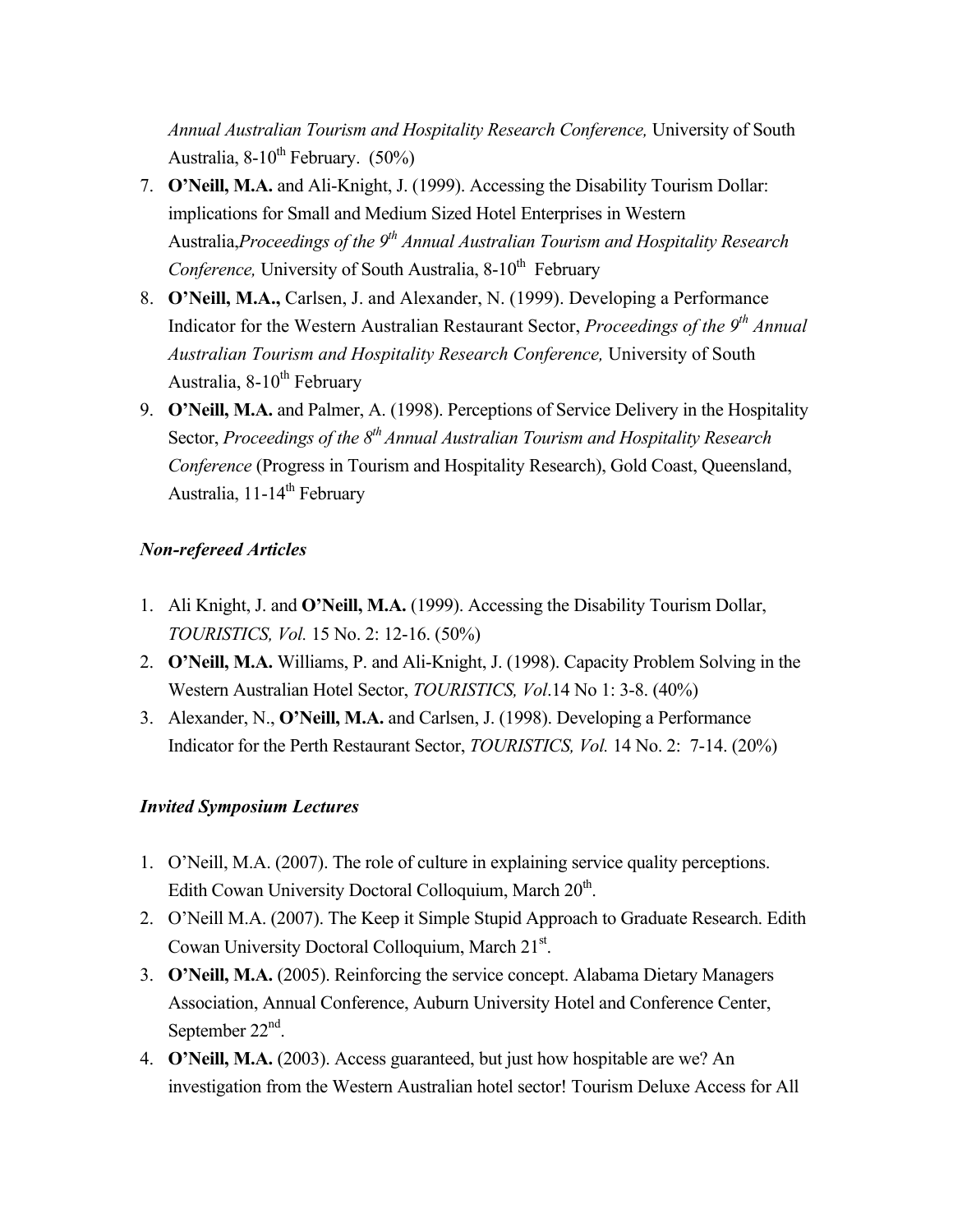– Annual Symposium of the International Institute for Information Design (IIID), Lech Am Arlsberg, Austria, September 18-22.

- 5. **O'Neill, M.A.** (1997). Tourism and Terrorism: lessons from Northern Ireland developing peace process. *George Washington University Tourism Institute*, (February): George Washington University, Washington D.C.
- 6. **O'Neill, M.A**. and McKenna, M. (1994). A Sustainable Approach to Northern Ireland Tourism, Proceedings of International Institute for Peace through Tourism (IIPT), Second Global Conference – Building a Sustainable World Through Tourism, Montreal, Canada  $16^{th} - 16^{th}$  September. (70%)
- 7. McKenna, M.A. and **O'Neill, M.A.** (1994). The Impact of Consumerism on the Hospitality Industry, *Proceedings XIV International Home Economics and Consumer Studies Conference*, Sheffield Hallam University, July. (20%)

### *Invited Lectures*

- 1. "An Examination of the Satisfaction Construct Customer/Supplier Relationship Building", United States Department of the Army, January 2004.
- 2. "Total Quality Concepts in Hospitality", College of Business (HRMT), Tuskegee University, April 2004.
- 3. "Customer Service what it means and how to deliver it"! Cape Lodge Winery, Margaret River, Western Australia, November 2003.
- 4. "Facility Design and the Impact of Physical Evidence upon Consumer Perceptions of Service Quality", College of Business (HRMT), Tuskegee University, November 2003.
- 5. "The Good, the Bad and the Ugly of International Tourism Development", College of Human Sciences (HRMT – NUFS1010), October 2003.
- 6. "Wine Tourism and Cellar Door Service Implications for Longer Term Loyalty", College of Human Sciences (HRMT – NUFS3400), October 2003.
- 7. "Service Quality and Consumer Complaining Behavior an Inside out Approach to Problem Solving and Customer Relationship Building", Federal Credit Union, Desoto State Park, Alabama, August 2003.
- 8. "Customer Service and Achieving Employee Buy-in", North East Alabama Regional Medical Center, Anniston, Alabama, May 2003.
- 9. "The Effects of Time upon Consumer Perceptions of Service Quality", Management Development Institute of Singapore (MDIS – Business and Marketing Major), February 2002.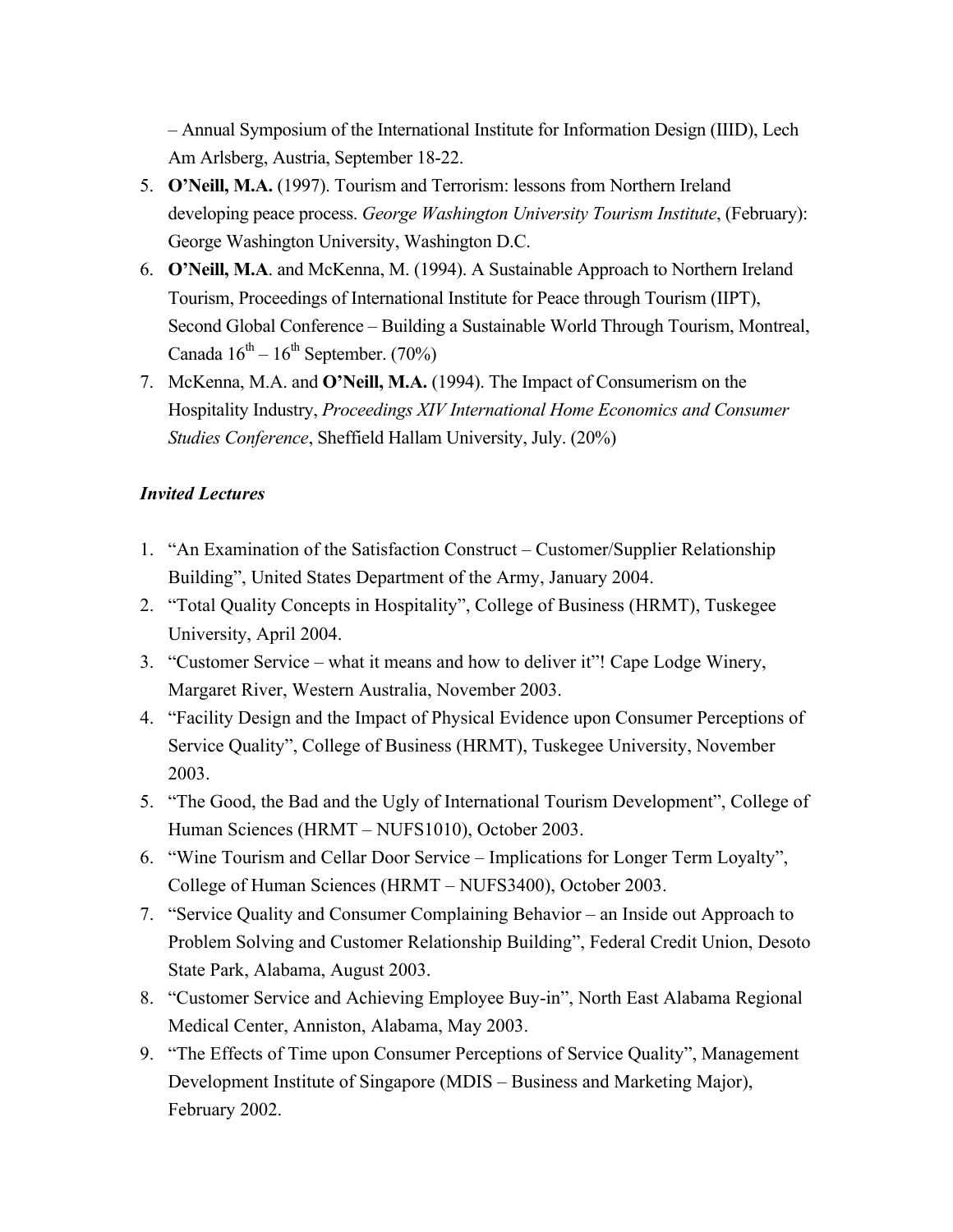- 10. "An Exploration of the Service Concept and Implications for Service Professionals", Management Development Institute of Singapore (MDIS – Business and Marketing Major), September 2001.
- 11. "An Exploration of the Service Quality and Customer Satisfaction Constructs" College of Business (Marketing), Curtin University of Technology, Perth, Western Australia, March 2000.
- 12. "Team Building and Service Excellence" Brookland Valley Estate Winery, Margaret River, Western Australia, November 1999.

## **Grant Funding**

- 1. 2008 (PI) \$55,429 Extramural grant from the Alabama State Parks Department to undertake service training for all accommodation outlets (Co-PI)
- 2. 2007 (PI) \$22,465 Extramural grant from the United States Department of the Army to evaluate consumer satisfaction with Moral Welfare and Recreation Service Provision at Anniston Army Depot (PI)
- 3. 2007 (PI) \$18,601 Extramural grant from the Alabama State Parks Department to evaluate guest satisfaction with Alabama State Parks Accommodation Service Provision (PI)
- **4.** 2006 (Co-PI) \$59,288.43 Extramural grant from the Alabama State Parks Department to undertake re-write of standard operating procedure manual.
- **5.** 2006 (Co-PI) \$47,288.43 Extramural grant from the Alabama State Parks Department to undertake service training for all accommodation outlets.
- **6.** 2006 (Co-PI) \$49,090.97 Extramural grant from the Alabama Bureau of Tourism and Travel to develop a state tourism satisfaction measure.
- 7. 2006 (PI) \$10,847.42 Extramural grant from the United States Military to explore the relationship between dining service quality and future behavioral intention – Anniston Army Depot
- **8.** 2005 (PI) \$9,865 Extramural grant from the United States Military to conduct a comparative evaluation of "Service Quality Perceptions at Anniston Army Depot", Anniston, Alabama.
- **9.** 2004 (PI) \$7,626 Extramural Grant from the United States Military to conduct an evaluation of "Service Quality Perceptions at Anniston Army Depot", Alabama.
- **10.** 2003 (PI) \$3,000 Competitive Research Grant to explore the issue of "Time elapsed perceptions of service quality within the Alabama tourism sector".
- **11.** 2002 (PI) \$40,000 Cooperative Research Council for Sustainable Tourism Competitive Grant to develop a satisfaction measure for the Australian tourism industry.
- **12.** 2001 (PI) \$15,000 Competitive Faculty Grant (\$5000 Faculty / \$10,000 in-kind